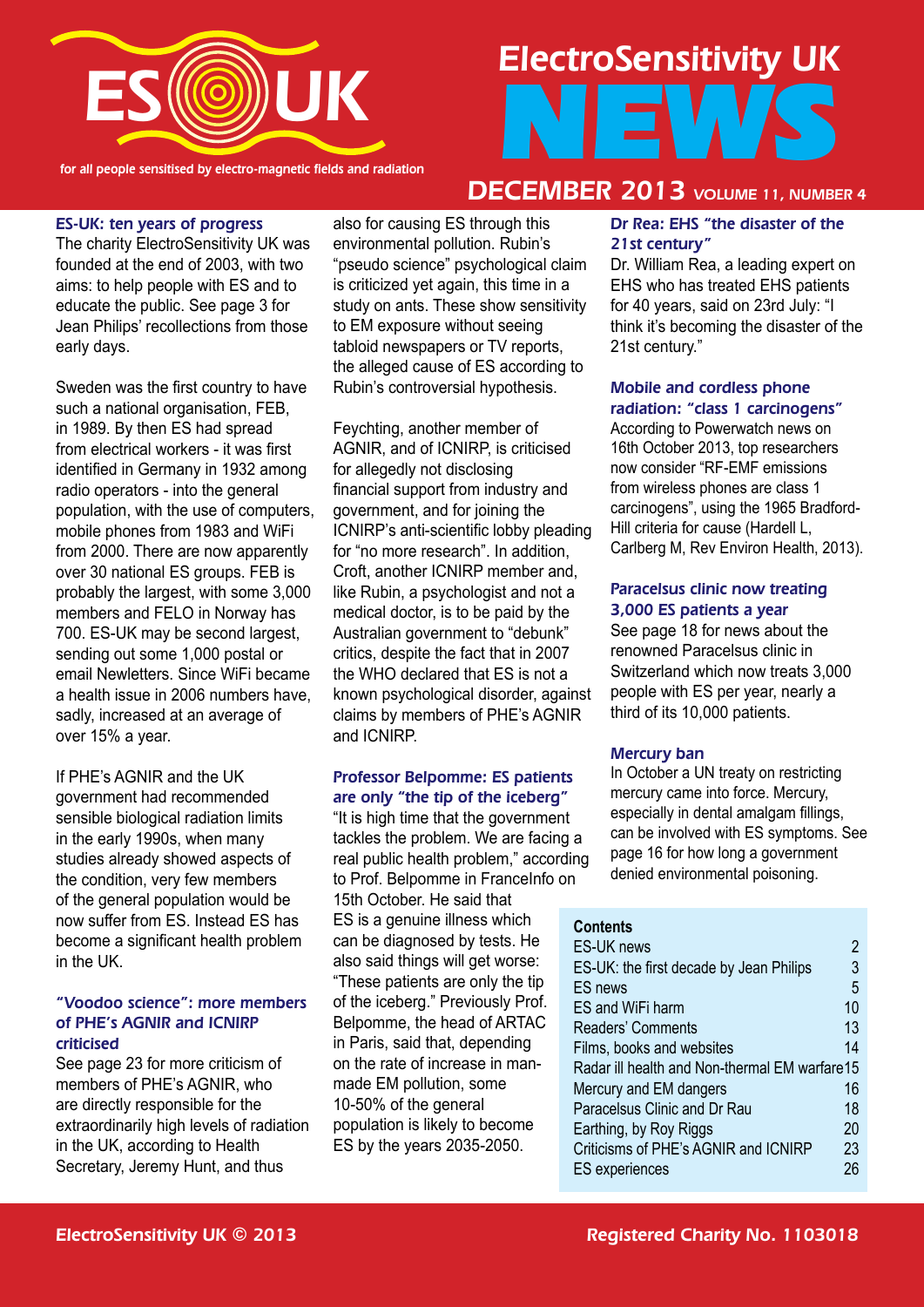#### **Thanks to volunteers**

We are again grateful to the small band of volunteers who deal with telephone queries. Some have become involved in complex cases involving social workers and housing issues, all very time-consuming.

#### **BSEM conference, 7th March 2014**

The British Society for Ecological Medicine will be holding a conference, entitled "EM Radiation and Health: Evidence, Diagnosis and Management", on Friday 7th March 2014 in London. Speakers will include Prof. Denis Henshaw, Dr John Kelsey, Dr Erica Mallery-Blythe, Dr John McLaren Howard, Dr Jean Monro, Rachel Nicoll, Prof. Martin Pall, Alasdair Philips and Michael Bevington.

#### **New colour leaflet**

The introductory colour leaflet about ES has been updated; thanks to Ruth and Gordon for their help. The new one is now available from Brian Stein via Alison. Some people are planning campaigns to inform GP surgeries and libraries – well done if you can help the public by doing this. If you need large numbers of leaflets and can afford it, please make a donation to cover printing costs and postage. Each leaflet costs about 10 pence to print (i.e. £10 for 100) and postage & packing might be £1 for a few dozen.

#### **Chemical-free printing**

The September Newsletter was printed on chlorine-free paper with vegetable-based inks, to help people who are chemically sensitive. Thanks to Alison for organising this. Some people affected have to leave other printed material to 'outgas' in a shed or garage before reading it, or have it photocopied.

#### **Utilities and energy companies: which are trustworthy?**

Since 29th November 2011 the UK government has allowed people to refuse wireless

'smart' meters and keep the existing analogue meters for health reasons. Not all power companies advise their customers of this option. There are reports of bullying letters, false information and telephone calls claiming, incorrectly, that everyone has to have a wireless meter. Sandi has been in contact with most of the companies for over a year, checking their responses. Some people have had bad experiences from British Gas, e-on, npower and Scottish Power. For better companies contact the Helpline.

#### **Keep Me Posted**

This excellent campaign to keep the option of paper bank statements, utility bills, etc is well worth support. Some ES people find computers and mobile phones impossible to use safely.

#### **Accountants needed**

Please contact the charity's treasurer, Sarah Dacre, if you know of (i) an ACA/FCA Accountant to help with Gift Aid, (ii) an FCA Accountant used to the requirements of the Charities Commission regulations to compile the Annual return and post the year end figures for December 2013.

#### **More letters**

Many thanks to those who continue to write to MPs, MEPs, companies, schools, the NHS etc, to alert them to the challenges of ES. Trustees continue to write to the Secretary of State for Health, the Rt Hon. Jeremy Hunt, MP, and PHE's AGNIR. They have also made submissions to consultations by government departments like DECC and DCLG.

#### **Talks by Prof Olle Johansson**

Two talks were given by Prof Johnsson called "Are WiFi and mobile phones harming your child?" in November at schools in the south-east. They were very well attended with hundreds at one.

# **ES-UK** *NEWS*

#### **Talk in Stroud on ill health from mobiles, WiFi etc.**

In October Michael Bevington, chair of ES-UK trustees, gave a talk in Stroud to some 70 people concerned about the dangers of mobiles, cordless phones, smart meters, masts and WiFi. This was instead of Dr Andrew Tresidder who was unable to attend at the last moment. The Gloucestershire Citizen on 14th October reported that symptoms include fatigue, headaches, dizziness and sleep problems, according to Gabriel Millar, the organizer, who said a report by the European Environment Agency lamented governments' slow response to earlier warnings about microwave technology.

#### **Stage 1 ES: warnings needed**

People who are starting to experience stage 1 ES symptoms need to be warned of the dangers of developing full EHS, Sandi reminds us. Thus headaches while using a mobile, or changed sleep patterns with a WiFi router left on, or a dizzy spell after using an iPad or iPhone, or a fuzzy head near a wireless smart meter or powerline, should not be dismissed as the result of the stress of work or school or a new routine, but treated in their own right as symptoms of the body reaching EM overloading. All doctors agree that it is essential to reduce your EM exposure before your ES becomes worse or develops into EHS.

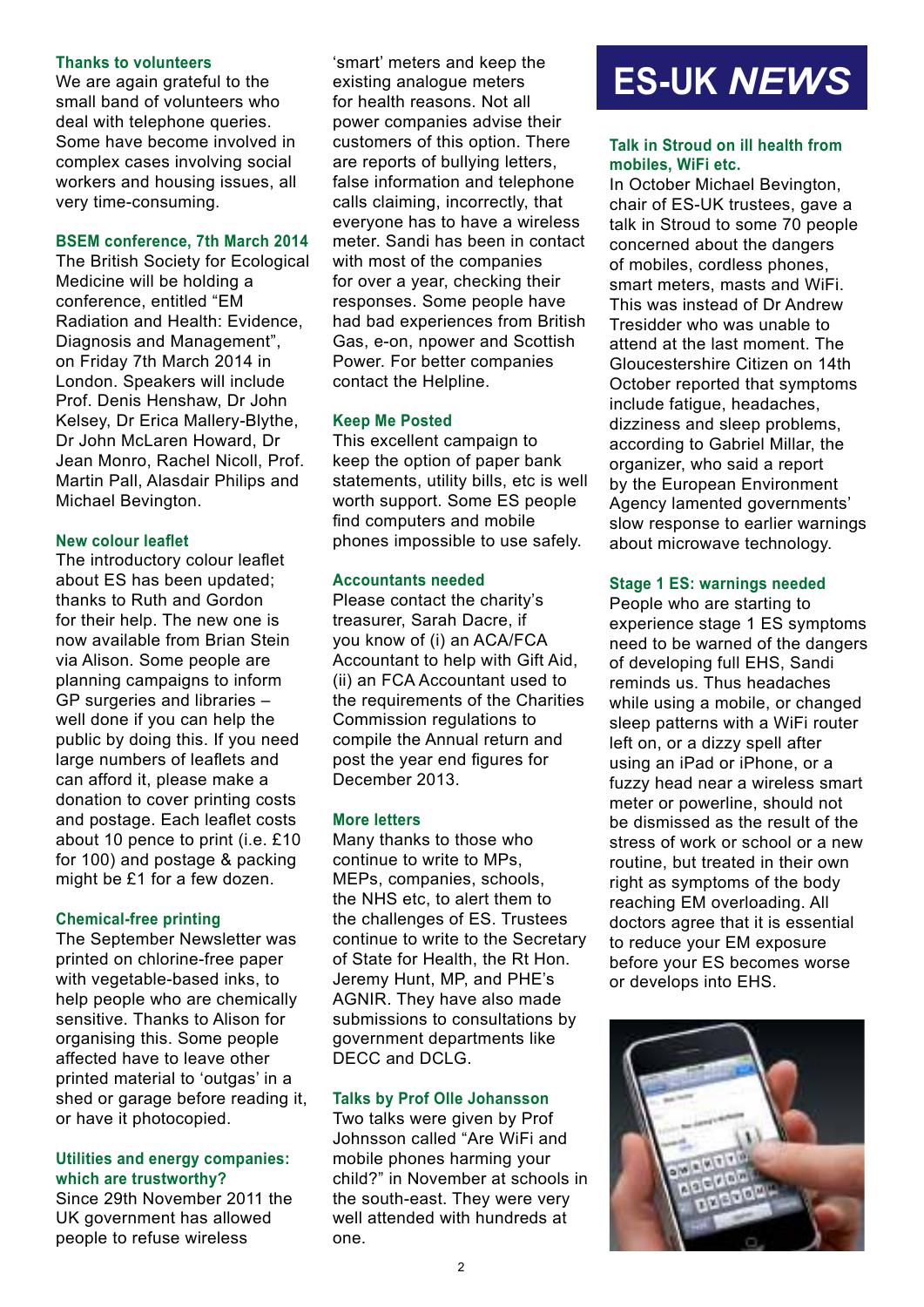# ES-UK:  **- The First Decade**

#### **The foundation of ES-UK: 2003/04**

On 27th October 2003 the ES-UK formal Declaration of Trust document was completed. There were three Trustees at first: Dr Denis Henshaw, Professor of Human Radiation Effects at the Physics Department in the University of Bristol, Dr David Dowson M.B., Ch.B, a GP and now a specialist in idiopathic conditions, and Ms Jean Philips BA, technical consultant and author from Powerwatch. On 2nd April 2004 ElectroSensitivity-UK was registered as a charity, number 1103018, with twin aims of supporting people with ES and educating the general public.

#### **Ten years on: some historical perspectives on ES awareness in the UK, by Jean Philips**

10 years! I could hardly believe it when Michael asked me to write this piece about the tenth anniversary of ES-UK's existence. It seems in many ways that ES-UK has always been around, which strikes me as being an acknowledgement of its achievements. However, there was a time when the idea of ES-UK was only gestating in the minds of a few, although awareness of ES had being growing steadily for the previous 20+ years.

Electrical sensitivity to microwaves was first reviewed in western scientific literature by Charlotte Silverman of the USA's FDA in 1973- 80. Alasdair Philips was a member of Electronics and Computing for Peace. He was asked to

investigate the zapping of the women protestors at Greenham Common in the mid-1980s and found evidence of the American military using the women as targets for experimental non-lethal pulsed microwave weapon technology. This was later confirmed to Alasdair by a senior Home Office person at a meeting in 1997. The symptoms induced in the women were what we now know as classic ES ones: headaches, nausea, sleep problems, memory

and concentration problems, irritability, menstrual problems, etc. This was the start of our awareness of the problem.

In 1988 Powerwatch was formed, run by Alasdair, whilst I assisted. In November 1989, Cyril Smith and Simon Best published the now classic



"Electromagnetic Man" and Simon launched his newsletter of the same name. In February 1990, Alasdair, along with Roger Coghill and Simon Best, had an issue of Electronics and Wireless World (EWW) dedicated to EMF and RF bio-effects, with the front cover title "Killing Fields". This resulted in national coverage with TV and radio appearances. Roger Coghill has been a key player in the public debates on EMF and RF effects throughout the past 30 years. In 1992 we had a further a frontcover issue of EWW with an article "Power Politics - Playing with Children's Lives".

We (Powerwatch) produced the first edition of 'Living with Electricity' in 1994 and included lots of information about adverse health effects from lowlevel exposure to EMFs and RF. This was also the year of the COST244 EHS meeting in Graz, Austria and the first Copenhagen meeting on EHS.

During the 1990s there was increasing coverage of EHS in the major national UK newspapers. We worked with the founders of FEB in Sweden on EHS issues and produced a regular newsletter. Powerwatch kept up UK pressure on the National Radiological Protection Board (NRPB), the Department of Health, the EC and the media during the 1990s and Alasdair gave annual warning talks at international industry conferences from 1996 to 2003. In 1998 Roger Coghill, supported by Alasdair Philips and Chris Busby, brought a court case to demand radiation warning labels for mobile phones. This made live international TV news, even though the final legal judgement went against us.

In 2003 Alasdair and I published the first edition of 'Electromagnetic Sensitivity - A Modern Illness'. At this time there was only one small ES support group that we knew of in the UK, "Circuit", run

> by Ann Ermel who was herself highly ES. This was also the year that Eileen O'Connor was making national headlines, fighting a mobile phone mast in Wishaw near Sutton Coldfield. This included organising a large public meeting including speakers from the NRPB, the MTHR, Barry Trower and Alasdair. Also this year the NRPB ran a formal consultation on exposure to EMFs (0-300 GHz) and we applied considerable personal pressure on them to assess EHS.

Another example of the growing interest in ES was the meeting in September 2003 of 40 professionals, including academics and experts on migraines, sick buildings, VDU sickness, allergies and hypersensitivity, to discuss ES with the Electromagnetic Biocompatibility Association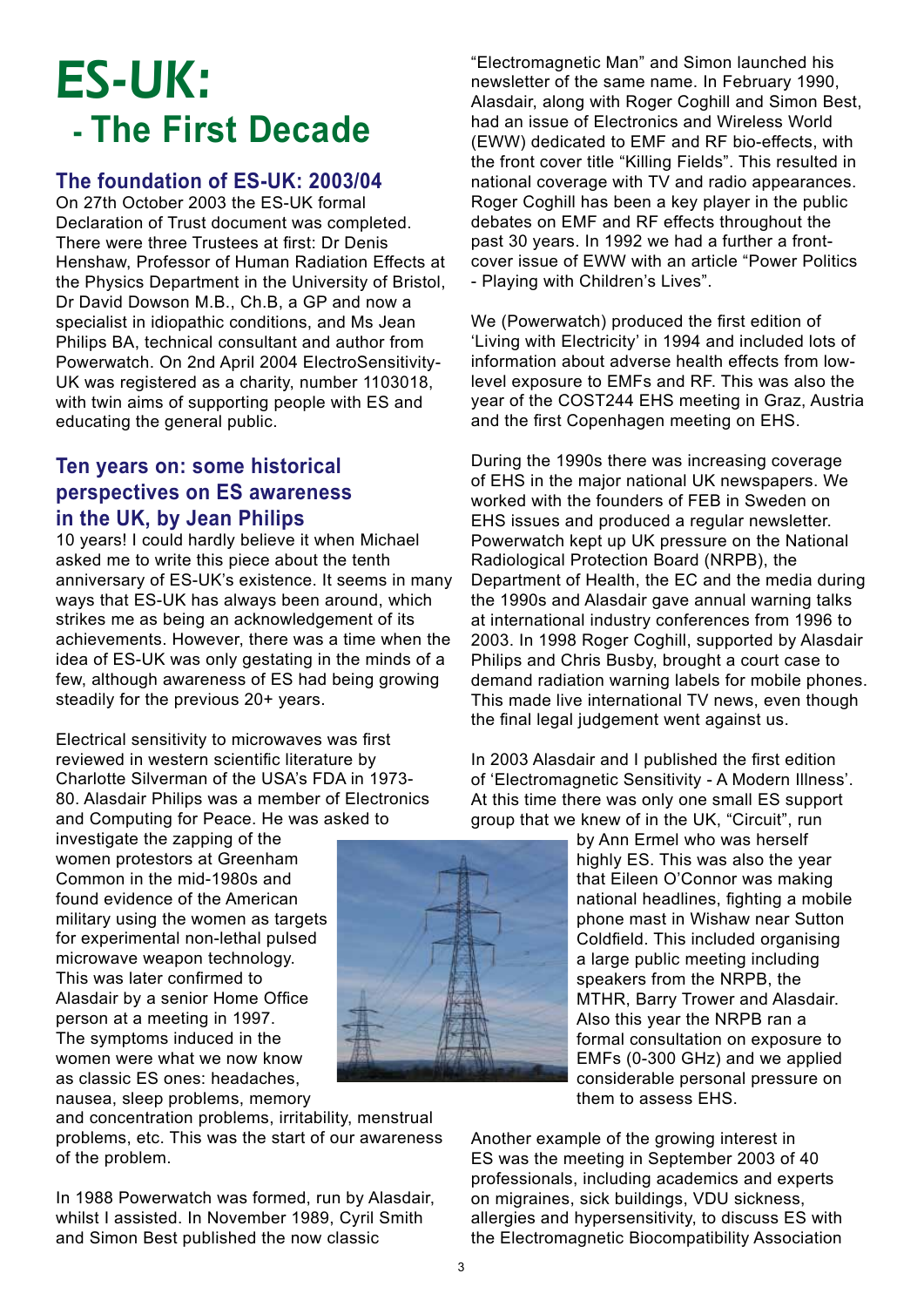(EMBA) at the Royal Society of Medicine, London, organised by Roger Coghill. Prof. O. Johansson was one of the speakers.

There had been a flurry of interest in the newspapers about the adverse effects that electrical appliances and powerlines were having on the lives of some people. One article in the Daily Mail which told about the plight

of someone with EHS resulted in 450 letters sent to Powerwatch, as it had been mentioned in the article. These were from people who had made the effort to contact the paper for our details; how many more were out there? And could we find the time to answer all the letters that would come in? We had managed to answer the first 450, but it was all consuming. The task seemed overwhelming. We didn't feel we wanted just to let it go. Having spent my working life as a

psychologist, counsellor and therapist, I felt these people deserved to be heard.

What did they want to say?

- 1) Please believe me when I say I am affected by EMFs.
- 2) My family and friends don't support me.
- 3) My GP thinks I'm mad and refers me to a psychiatrist

4) I don't know what to do to feel better. And so, the idea of creating a charity whose aims were to listen to people's needs, to support, to provide a source of information, and to lobby for change, was born. Nothing like starting off with big ideas!

I ran the idea past Professor Denis Henshaw, whom Alasdair and I had known and worked with for many years and who is a tireless worker identifying links between powerlines and ill health (amongst other things), and Dr David Dowson, a well-respected doctor and lovely person, who saw patients with ES symptoms and did what he could to help them find ways of improving their health.

The ES-UK formal Declaration of Trust document was completed on 27th October 2003, with Denis, David and myself being the first Trustees. Mr Rod Read, M.Phil., Dip.Psych., Cert Ed., a long-term friend of Alasdair and myself, agreed to help obtain charitable status and to run the day to day activities of ES-UK to meet its aims and objectives. Alasdair and I provided the initial pot of money required for the Charity Commission. Charitable status was obtained, thanks to the hard work put in by Rod.

In 2004, as part of the process of being incorporated into the Health Protection Agency (HPA), which occurred in April 2005, the NRPB commissioned Dr Neil Irvine's investigation into ES, published in November 2005 ('Epidemiology and Management of Electrical Hypersensitivity'). Powerwatch was requested to give evidence in person. In October 2004 we found the resources for Rod Read, who had just started running ES-UK, to attend the World Health Organisation's EHS workshop in Prague.



We three trustees met every 6 months or so, me travelling to David's surgery in Bath, where Denis joined us from Bristol University. This was to ensure that the aims and objectives of the charity were being followed, and to discuss the report

from Rod identifying progress, and areas needing to be worked on. Money to support the work was, as for any charity, hard to come by. Setting up a telephone line to answer people's enquiries and getting some promotional literature printed, as well as a second-hand computer and printer, absorbed all there was and some! The requests to other organisations which gave money to charities were mostly unsuccessful.

However, the day-to-day work began to bear fruit. People began to recognise the existence of ES-UK and to gain from it and to give support to an ever-increasing number of those whose lives were blighted by ES. Unfortunately it became clear over time that the guidance of the trustees was not being adequately followed by Rod, especially with some of his contacts with the media, and the trustees were repeatedly being told by members of the public that what was being said in the name of the charity did not match our expectations. We had a difference of opinion with Rod and a parting of the ways became inevitable. The trustee group was expanded to include people who were themselves ES sufferers, in order to take on roles for pushing the aims of the charity forward, as it was felt that the funds could not stretch to having someone handle the day to day running again.

At about the same time a complaint was made to the Charity Commission that there was a conflict of interest in my being a trustee as I was also involved in a company selling products that detect and screen EMFs, to enable those with ES to identify sources of EMF and to protect themselves from them. The Commission investigated and concluded that there was no case to answer, but I felt that I did not want to place ES-UK in a potentially difficult situation, and with regret tendered my resignation as a trustee. I guess all organisations have teething troubles, and despite the difficulties, ES-UK has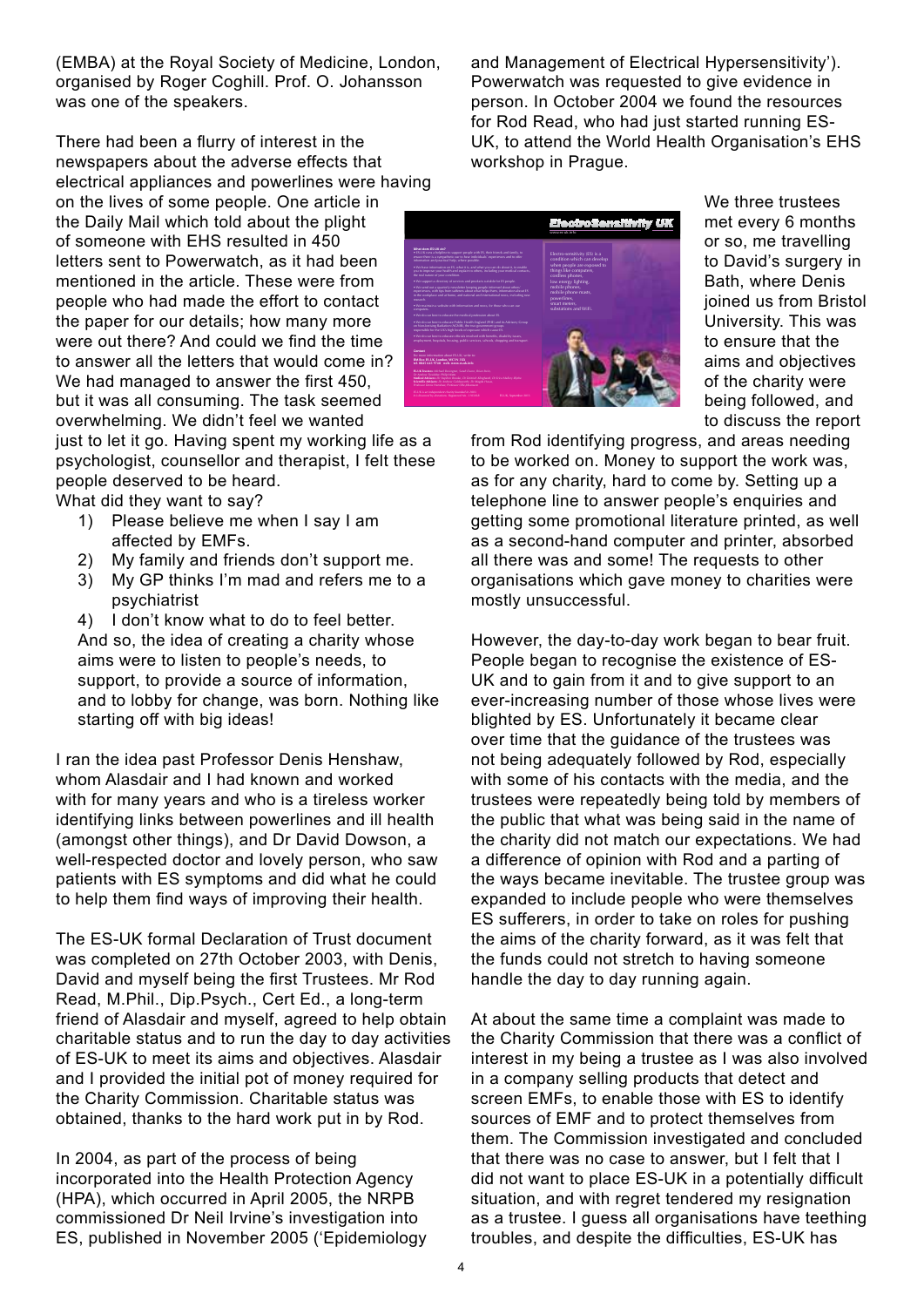continued to grow and thrive, a tribute to all the unpaid hours and effort that underlie the work that is done to support everybody who is made ill by the scourge of modern technology.

So how are the original messages being addressed?

1) "Please believe me when I say I am affected by EMFs." ES-UK starts from a position of being nonjudgmental listeners.

2) My family and friends don't support me." ES-UK provides information to give to people who are not affected by EMFs to understand the reality of those who are. The fantastic publication by Michael Bevington is a major source of information for those to whom the issue is new.

3) My GP thinks I'm mad and refers me to a psychiatrist." Unfortunately, this is still happening far too often. GP acceptance still seems to be difficult to win. A recent study of French GPs (J Lambrozo 2013, PMID: 23419463) said that they find their information from mainstream media rather than scientific and medical publications.

4) "I don't know what to do to feel better." The experience of many people with ES has resulted in an increasing number of ways in which people can help themselves by changing their lifestyle.

Here's to the next 10 years, when everyone will have heard of ES; has good information; there is legislation to support those with ES with regard to housing, work, leisure and transport; and that challenges will be different, but met with the same dedication as has kept ES-UK going for the last 10 years.

Jean Philips



# **ES** *NEWS*



#### Scotland's excellent "not-spots" under threat

In Scotland 27.5% of the country still enjoys no 2G mobile phone coverage, and even larger areas benefit from no 3G smartphone signals, according to a Scottish government report featured in Herald Scotland on 17th September. Sadly, these areas are under threat of 2B cancer agent radiation, after mobile companies lobbied for laxer planning rules. The best areas were Argyll & Bute with 39% without 2G and 71% without 3G, while in the Highlands 38% had no 2G and 70% no 3G, compared with Stirling with 29% and 47% respectively.

#### Chronic disease conference: ES "the most current epidemic"

The American Academy of Environmental Medicine on 24-27th October held an extraordinary conference led by Dr William Rea in Phoenix, Arizona, on chronic diseases, including EMF Hypersensitivity, "the most current epidemic to hit society".

#### Dr Rea: EHS "becoming the disaster of the 21st century"

Dr. William Rea, a cardiovascular surgeon in Dallas and a leading expert on EHS, who has treated EHS patients for 40 years, according to KFor.TV in Oklahama City on 23rd July, said: "I think it's becoming the disaster of the 21st century." He says our cells are protected by membranes which are electromagnetic. They allow crucial materials like calcium, sodium and potassium to pass through. He believes the frequency from various devices, like smart meters, interrupts this process and causes health problems. Dr. Rea's centre excludes harmful radiation with aluminum blinds, porcelain floors, and glass shields over walls. In this way he can properly assess if patients are really hypersensitive or not.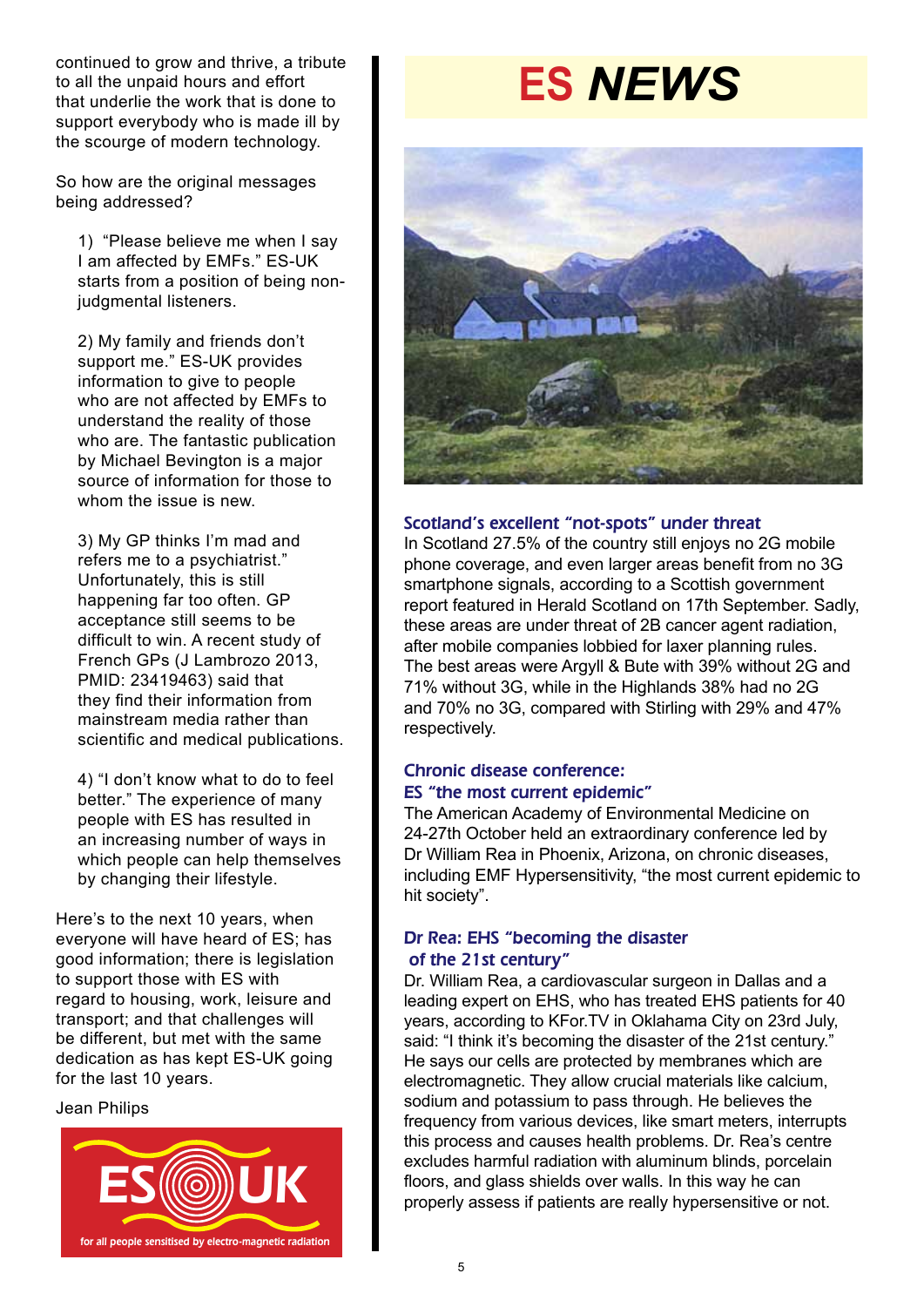#### Establishing a 'white zone' free of toxic radio waves: France 26-28th August

Dr Stephen McGill kindly supplied a translation about the meeting in France at Souvestrière, Drôme, France on 26-28th August. This was linked to plans for the creation of a white zone, "Une Terre Pour Les EHS", under President PhilippeTribeudeau, with MEP Michelle Rivasi, apparently the only such initiative in the world. This would create a White Zone for refuge and respite for EHS sufferers. This meeting brought together 58 people from all over France as well as from Germany, Spain and Norway. The EHS, along with their spouses or caregivers, stayed in local holiday accommodation, or pitched tent in adjacent fields, or slept in the camping vans that brought them there. Everyone could see the diversity of individual thresholds of sensitivity to the aggression of the ambient EM radiation, and the complexities of adapting tourist accommodation for the differing needs of individual ES. Philippe Tribaudeau, president of "A land for EHS", restated the founding principle of the association: the strict implementation of Resolution 1815 of the Council of Europe on 6th May 2011, "to pay particular attention to those with the syndrome of intolerance to EM fields and take special measures to protect them, such as creating "white areas" not covered by wireless networks."



Justine Arnaud, parliamentary assistant Michelle Rivasi MEP EELV (the French Ecological Party or Green Party), attended. Arnaud said that the feasibility study for the removal of artificial EMF radiation at the site was ongoing. They now need collective governance with different groups or associations.

Elisabeth Buil, vice-president of the association "A Land For EHS", and Bruno Besson talked about the campaign "Attention Ondes Toxiques" (Toxic Waves Warning) implemented by EELV French Ecological Party to educate elected officials on the problem of artificial EMFs. Catherine Neyrand, president of the POEM26 association, presented its information guide on the dangers of EM radiation, to be delivered to schools. Gilbert Leger, a physicist, pointed out the limitation that measuring appliances are too often "rather less sensitive than the EHS themselves." Stephen McGill believed that to create an officially sanctioned white zone in France would have an immense symbolic impact abroad. Bernadette Touloumond reported on her recent stay in hospital where they accepted her using a protective canopy in the hospital room and the medical team attempted to reduce the level of EMF to which she was exposed. A recurring theme in each workshop was how to treat ES effectively without escape from the cause how to treat a burn still in flames. None of us have found a state of health comparable to that he or she had before the saturation of our environment by artificial EM radiation and no effective cure has been described.

Other attendees included: Mael Dieudonné, a doctoral student in sociology preparing a thesis on EHS, Alexander Pieroni completing a web-documentary on the EHS, Hamedine Kane, a documentary filmmaker starting a documentary on EHS, and Marc Khane, director of the documentary "Desperate

search for white zones" to be released in the autumn. ANSES, the French equivalent of the FDA, two months before the release of their 2013 'report' on ES, declined an invitation to attend. Audrey Garric wrote three articles in "Le Monde" on 31st August 2013:

www.lemonde.fr/planete/ article/2013/08/30/ces-maladesdes-ondes-electromagnetiquesqui-survivent\_3468862\_3244.html

www.lemonde.fr/planete/ article/2013/08/30/leselectrohypersensibles-a-larecherche-d-une-terre-vierge-detoute-onde\_3468950\_3244.html

www.lemonde.fr/planete/ article/2013/08/30/personneselectrohypersensibles-nesouffrance-mal-comprise-et-peuprise-en-charge\_3468951\_3244. html

#### See also:

www.francebleu.fr/infos/ondes/ tous-potentiellement-electrohypersensibles-792394 http://uneterrepourlesehs. blogspot.fr.

Radio Blue Drôme- Ardèche devoted a special morning programme to the event, which was rebroadcast in part on France Info Sunday, 1st September.

#### Former Microsoft president: "EHS is real" – Seletun 2010 and BioInitiative 2012 replace WHO 2004

Frank Clegg, former president of Microsoft Canada and now CEO of Canadians for Safe Technology, on 12th August, in an article called "Electrohypersensitivity Is Real" in the Huffington Post Blog, pointed out the scientific errors in an article called "The Disease With No Name" on 3rd July by Michael Kruse, an activist in Canadian sceptic pressure-groups promoting WiFi and mobile phones, at least until IARC's carcinogen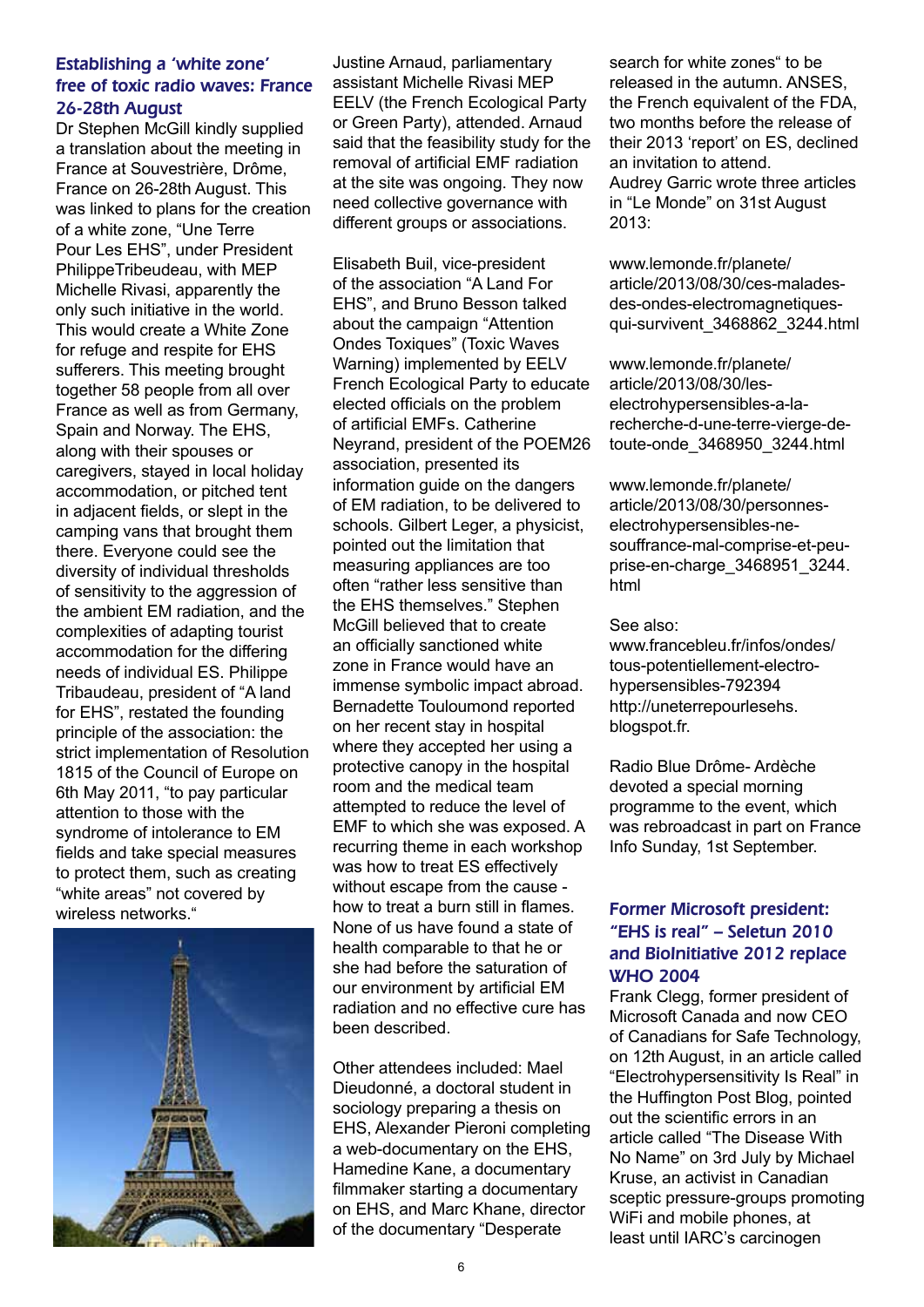classification in 2011. Kruse "failed to mention" the Seletun experts' statement of 2010 which replaces the outdated WHO reports of 1996 and 2004, "that persons with electrohypersensitivity (EHS) symptoms be classified as functionally impaired." He added that in March 2012, both the Austrian Medical Association and the European Council Parliamentary Assembly recognized EHS. The AMA promulgated treatment guidelines and the EC recommended that "particular attention" be paid to those with EHS. In addition, the BioInitiative 2012 Report, by 29 international professionals from 10 countries, comprehensively reviewed 1,800 studies in the previous 5 years, "all somehow missed" by Kruse. The report concluded "a growing number of people worldwide have serious and debilitating symptoms that are key to various types of EMF and RFR exposure. Of this there is little doubt."

Attitudes like Kruse's, ignoring or hiding these findings, "makes it much more difficult" for doctors to understand, diagnose, and treat EHS. The Environmental Health Clinic at Toronto's Women's College Hospital, part of a joint research programme with the University of Toronto, is investigating EHS with highly respected physicians and researchers.

Clegg adds: "If there were not a problem, I would not be putting my own reputation as a technology business leader on the line …. I would not be telling everyone possible to minimize EMR exposure by keeping their devices away from their bodies to best protect their long-term health."

#### EHS and chronic multi-system illness: "Burnout syndrome" (BOS)

In the chronic multisystem illness (CMI) known as "Burnout syndrome" (BOS), inflammation

results from nitrosative and oxidative stress (ROS) caused by exogenous stress, such as EM exposure from mobiles and WiFi. This leads to mitochondrial metabolic dysfunction, causing a lack of ATP (adenosine triphosphate) and subsequently diminished cellular performance. In the past, BOS was described as melancholia, vapors, neurasthenia, and depression (Ehrneburg, 2009). Now BOS belongs to the chronic disorders (Geuenich & Hagemann, 2012) of the socalled chronic multi-system illnesses (CMI) including: MCS (multiple chemical sensitivity), CFS (chronic fatigue syndrome), BOS (burnout syndrome), PTSD (post-traumatic stress disorder), Fibromyalgia syndrome. The prevalence of chronic multisystem illnesses is estimated to comprise at least 25% of the population in western industrial countries, with an increasing trend (Warnke U, Hensigner P, umweltmedizin-gesellscha., 2013; trans. Gustavs K: "Increasing incidence of burnout due to magnetic and electromagnetic fields of cell phone networks and other wireless communication". www.mobilfunk-studien.org/assets/

warnke\_hensinger\_umg\_1\_2013\_ engl\_df.pdf)

#### Restrict number and length of mobile calls. Sleepiness from WiFi.

In a study of New Zealand earlyadolescents' subjective wellbeing, the number and duration of cellphone and cordless phone calls were associated with increased risk of headaches (>6 cellphone calls over 10 minutes weekly; >15 minutes cordless use daily).

Using a wired cellphone headset was associated with tinnitus, while wireless headsets were associated with headache, feeling down/



depressed, and waking in the night. Sleepiness was related to the 10 Hz alpha band of WiFi. "To safeguard young people's wellbeing, we suggest limiting their use of cellphones and cordless phones to less than 15 minutes daily, and employing a speaker-phone device for longer daily use.

We recommend parental measures are taken to prevent young people being woken by their cellphones." (Redmayne M st al, Environ Health, 2013).

#### Korea to label mobiles 1st or 2nd grade by health effects

According to the Korean Herald on 30th July the Ministry of Science, ICT and Future Planning announced that from August 2014, mobiles would give SAR heatabsorption ratings. Mobiles up to 0.8 W/kg will be 1st grade, and 0.8-1.6 2nd grade. Korea's 1.6 W/ kg limit is stricter than the 2.0 of some other countries and higher SAR mobiles cannot be sold there and will be labelled 3rd and 4th grade "caution" and "warning".

#### "French safety watchdog recommends limiting exposure to radiofrequencies for children and intensive users"

This was the heading in the Daily Telegraph on 15th October about a report by 16 experts based on 300 studies since 2009 by ANSES, the French National Agency for Health, Food and Environmental Safety. There was some evidence for brain cancer from intensive use of 40 minutes talking per day. They also listed possible effects such as disruption to sleep, male fertility and cognitive performance.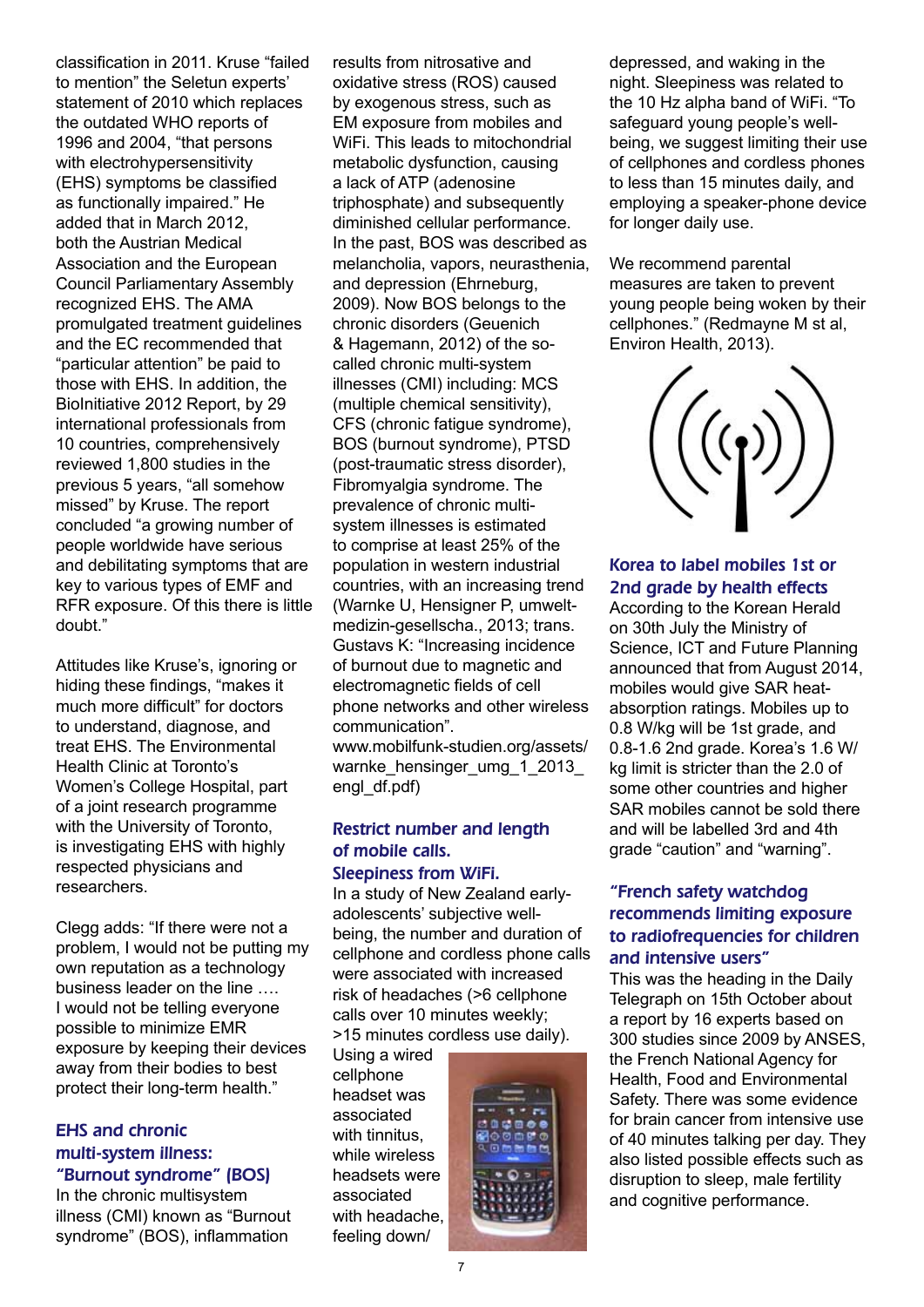#### India: warnings for mobiles; possible ban on masts near schools

The Department of Telecom in India will require all new mobiles to be sold with a booklet warning of the radiation dangers, according to Mumbai Mirror on 5th June. The Department will also consider banning masts near schools.



#### 30% increase in radiation stress in 10 years; 46% chronic illness from EM exposure

Martin Möhrke, the Europe Resource Coordinator of the Foundation for Alternative and Intergrative Medicine wrote in "4G/ LTE Mobile Internet and WiFi: The largest pandemic ever?!" of his experiences in Holland: "in the clinic we see more and more patients in whom radiation overload is detected." Radiation stress affected about 3% of patients in 2002 but 33% by 2012. Of 300 patients with chronic complaints, for 46% the major cause was radiation.

#### Science heroes challenging governments and industry

The Prove-It website in August listed 18 scientific heroes who have researched bio-electrical effects, often suffering personally when challenging governments and businesses over the safety of wireless. They are: Dr Ross Adey (1922-2004), Dr Robert Becker (1923-2008), Dr Carl Blackman, Dr Martin Blank, Dr David Carpenter, Dr Neil Cherry (1946-2002), Alvaro de Salles, Prof. Yuri Grigoriev, Prof. Lennart Hardell, Dr Magda Havas, Dr Olle Johansson, Dr Michael Kundi, Dr Henry Lai, Dr Andrew Marino, Dr Kjell Hansson Mild, Dr Samuel Milham, Dr Lloyd Morgan, Dr Jerry Phillips.

#### Field intensity, not SAR, for biological effects

Since SAR refers to thermal effects, but most recorded biological effects of environmental radiation are non-thermal, SAR should not be used as the primary dosimetric quantity. Instead the primary measure for EMF exposures should be radiation/field intensity (Panagopoulos DJ et al, PLoS One, 2013).

#### ANSES to study EHS

On 15th October ANSES, the French Agency for Food, Environmental and Occupational Health & Safety, published a press update on "RF and Health" warning children and other vulnerable groups to reduce their EM exposure in the light of growing evidence of harm. They delayed a statement on EHS because they wish to study this further. "It will also be further developing its work on ES individuals, specifically by examining all the available French and international data on this topic that merits closer attention" (p.2.) Biological effects "can affect sleep, male fertility or cognitive performance" (p.2). "Considering the number of recent publications and the expected publication of results from studies currently underway, and the need to grant particular attention to the issue of hypersensitivity to electromagnetic waves which has been widely discussed, ANSES decided that the subject would be dealt with in a special report from the expert Working Group on Radiofrequencies and health, on which work will start before the end of this year [2013]" (p.5). "A call for research projects was launched in late 2013 on the subjects which have been insufficiently handled in the current projects, such as EHS." (p.17).

#### "The next 'casualty catastrophe' after tobacco and asbestos"

See the 8 minute video: http:// rt.com/shows/the-truthseeker/ manifacturers-cell-phonewarning-447/

#### EHS from Bluetooth: "a ticking time bomb" "bigger than lead and asbestos together"

A comment posted on the Daily Telegraph article of 15th October: "I developed EHS from using a mobile phone hands free (Bluetooth) for about 4 hours every day for 2 years. Trust me this is going to be bigger than the lead in petrol and asbestos in buildings put together. It's a ticking time bomb."

#### Comcare does not provide guidance on IEI-EMF or EHS

A Comcare spokesperson declined to answer any questions specifically about the Australian case in 2013 granting compensation to a scientist who suffered EHS, but confirmed the agency did not have official guidance on how to treat future compensation claims lodged on the basis of IEI-EMF, according to iTnews on 10th September. A spokesperson said: "Comcare's claims policy and procedure manual does not provide guidance about IEI-EMF or EHS." An employee wishing to make a claim must serve a notice of injury on their employer and complete a claim form. The form must be "accompanied by a medical certificate from a legally qualified medical practitioner certifying that the employee has sustained an injury or suffers from a disease, its relationship to employment, and the fact that the claimed condition has resulted in medical treatment and/or incapacity for work."

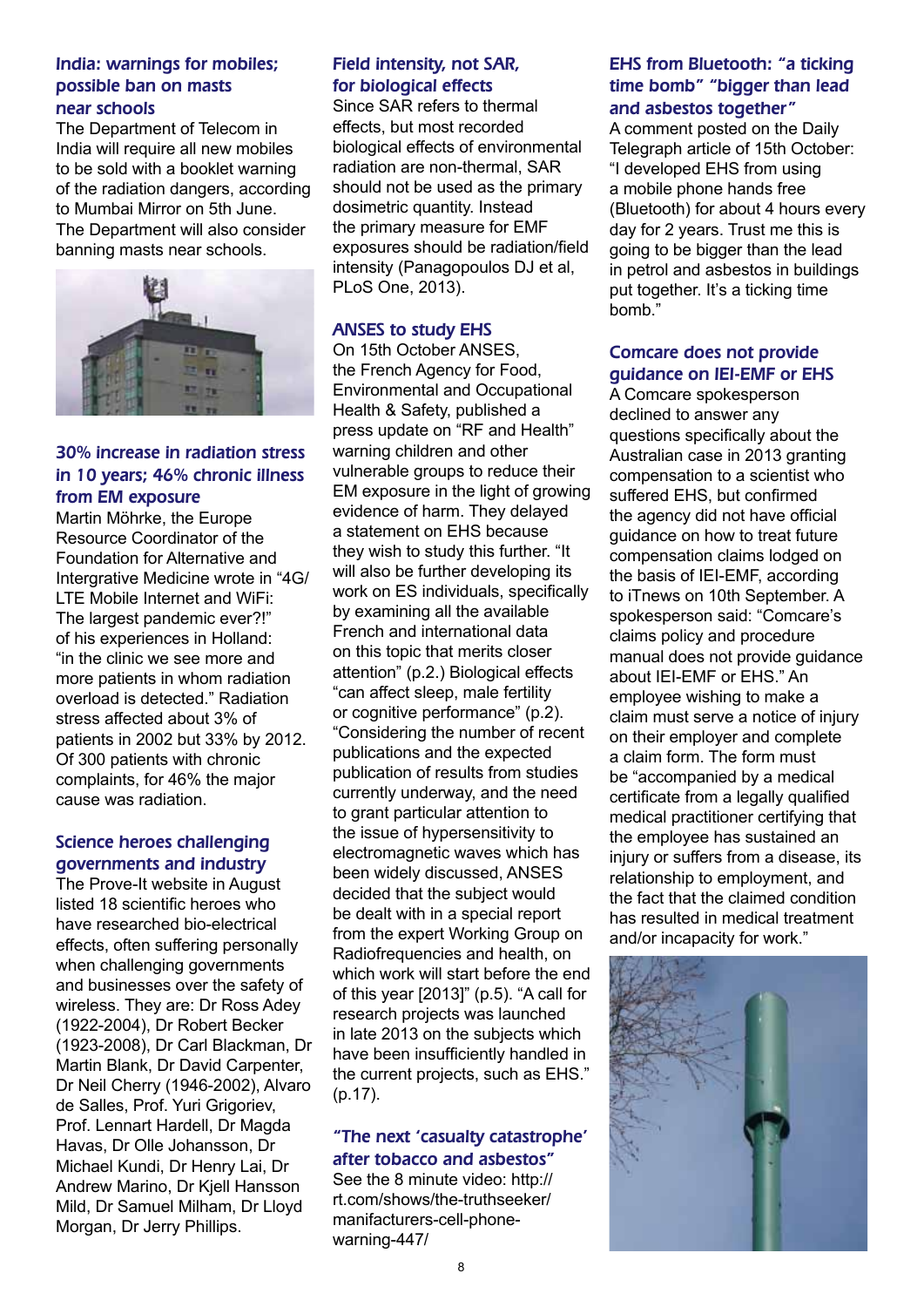#### President of AAEM on EM bio-effects: "Avoidance is truly the key"

Dr Amy Dean, an expert on EM bio-effects and president of the American Academy of Environmental Medicine, was reported by Oakland News on 17th October as saying: "Much peer-reviewed research has been published that proves EMF and RF emissions are linked to genetic defects, cancer, developmental abnormalities, neurological and cardiac disease, as well as other diseases. … Based on this research [a 92-case series], it appears that there is a direct correlation between smart meter installation and the development of health conditions such as insomnia, fatigue, headaches, cognitive disturbance and other symptoms. Many of these are the same symptoms correlated with EMF and RF exposure found in the scientific literature. It was clear to me when reviewing the scientific literature that these fields have a definite impact on the human body and can cause disease." Patients began reporting that they developed symptoms after smart meters were installed on their homes. They report fatigue, chest pain, headaches, heartbeat irregularities, pain and other debilitating symptoms. For example, one of my patients developed palpitations and a heart arrhythmia following the installation of three smart meters on her condo. After two of the three meters were removed, her heart condition improved significantly. There are many patients like this in Michigan and throughout North America. There is clearly some type of physiological process occurring. EMF and RF field measurements will often confirm that patients' symptoms are indeed real," Dean said.



"Environmental pollutants, including EMF and RF, generally impact the weakest link in the body. So, if a person is prone to heart disease, cancer or neurological disease, the EMF/ RF exposure will likely result in symptoms related to that vulnerable system. Clinical observations of environmental physicians are also showing that exposure to certain pollutants in the past or present can make an individual more susceptible to EHS," Dean said.

 "Avoidance of exposure is truly the key. At a minimum, people should have the RF wireless component of their smart meter turned off. However, patients are reporting that the digital meter with wireless component switched off also provokes symptoms," Dean said. "Having the option to maintain an analog meter on the home or workplace is critical to protect patients' health."

#### MCS-Aware survey

MCS-Aware is a charity for Multiple Chemical Sensitivity offering support and information to anyone affected by multiple sensitivities and environmental illness. It is conducting a survey, only for people in the UK, to present to housing officials to improve services and accomodation for people with environmental illness: www.surveymonkey.com/s/MCS\_ Aware\_Housing\_Survey Paper copies and further information are available from: MCS-Aware, 56 Gaping Lane, Hitchin, Herts. SG5 2JE, and www.MCS-Aware.org

#### Power lines give cyclists twinges: EMF "another toxin like mercury or lead"

Cyclists on the Bluebonnet Trail in Plano, in North Texas, between Ohio Drive and Coit Road, report suddenly feeling the hair standing up on the back of their necks and twinges through their arms and legs where the path meanders through the power lines, according to WFAA News on 6th September. Paul Potter, a cyclist, said the electrical or tingling sensation in the legs occurs where the lines cross the pathway. Andrew Brown, who also rides the Bluebonnet several times a week, says that at certain spots along the trail: "You feel a little sensation and a tinge, and I feel it mostly in my arm." Dr Janet Kirby, a radiologist, said that, based on the studies she researched, radiation from EMFs can indeed cause health problems. She suggests riders find another trail: "EMF is actually another toxin, like mercury or lead." Oncor officials say the EMFs are larger in the hot summer months, when more power is running through the lines for air-conditioning. Plano Parks and Recreation officials say they looked at studies 20 years ago when they decided to locate the trails under the power lines.



#### 4G "making me sick"

From an internet post about 4G on 30th September: "Just got it yesterday and every time I turn it on it's making me sick. I feel like I need to throw up. This didn't happen with the 3G."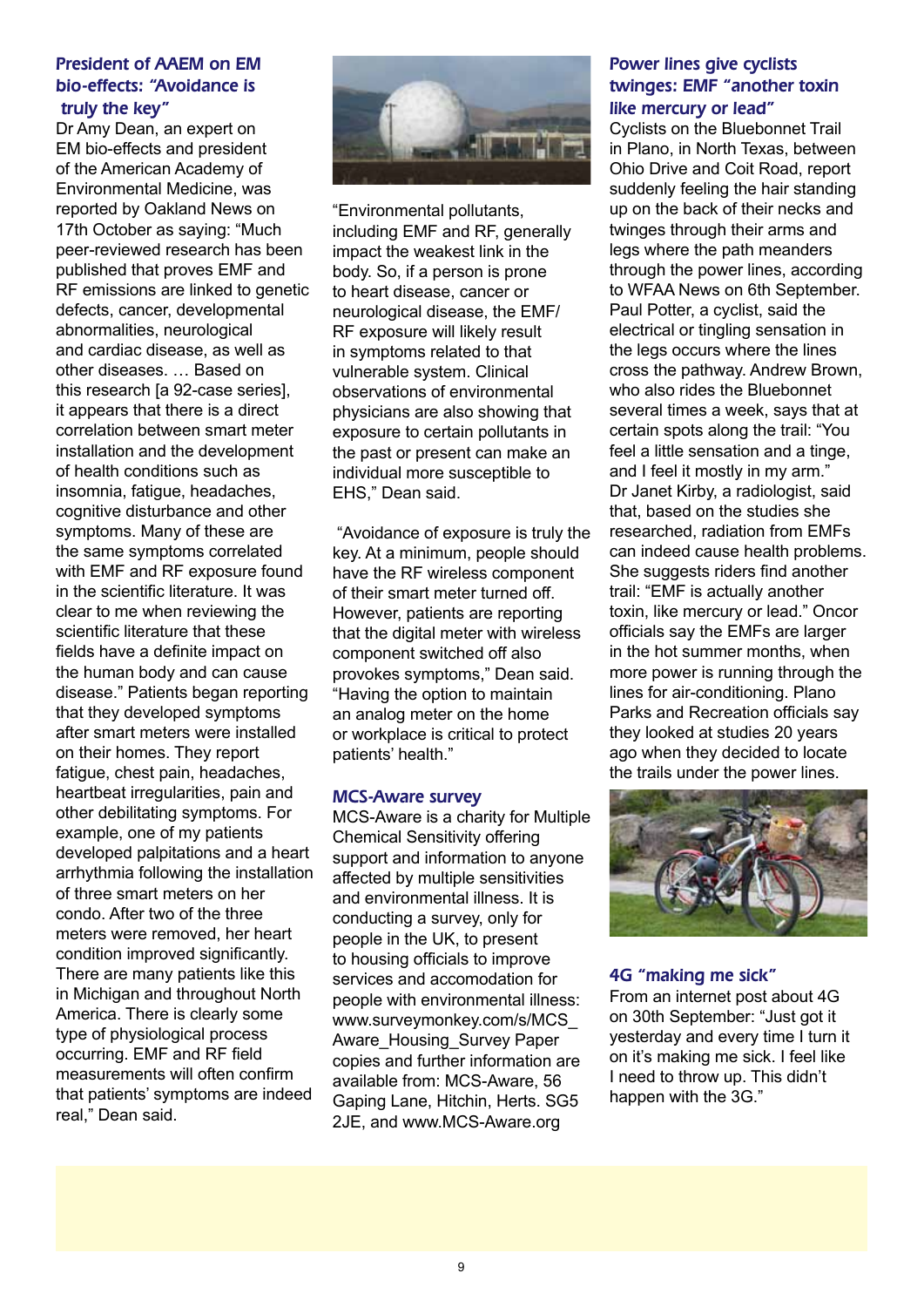### **ES AND WIFI HARM**

#### WiFi Thalidomide:

#### Barrie Trower's challenge over no safe level

A new paper by Barrie Trower, "WiFi – A Thalidomide in the Making. Who Cares?" published on 1st September, includes his challenge for any scientist from industry or government to answer one question: "What is the safe level of microwave irradiation for the ovarian follicles during the first 100 days development of the embryo?" If ever someone should be prepared to give an answer he then says the research evidence should be sent to a leading scientific journal for independent peer review. So far no one has taken up his challenge. Anyone can ask any school principal or governor the same question.



#### Ban WiFi in schools – eminent scientist

Eminent Swedish neuroscientist Olle Johansson, of the Department of Neuroscience at the Karolinska Institute, Stockholm, said Wi-Fi should be banned in schools, according to News.com on 29th September. He told News Corp Australia newspapers: "These wireless systems are never off, and the exposure is not voluntary. Exposures should be reduced now rather than waiting for proof of harm before acting."

#### Professor and regulator: "Don't deploy WiFi until you're sure it's safe"

Emeritus Professor Ian Lowe, president of the Australian Conservation Foundation and a member of the Australian Radiation Protection & Nuclear Safety Agency (ARPANSA)'s Radiation Health and Safety Advisory Council, said he would ask the council to investigate WiFi and mobile phone emission standards for children, according to News.com on 29th September. He told News Corp Australia papers: "When children's health is concerned it's always sensible to err on the side of caution. You should not deploy technology, be it WiFi in schools or diagnostic technologies, until you can be sure it is safe and cost-effective."

#### Neglecting hazards of irradiating children with WiFi "a crime against humanity"

Markov & Grigoriev ("Wi-Fi technology – an uncontrolled global experiment on the health of mankind", Electromagn Biol Med., 2013) note that the "brains of 7,000,000,000 people are exposed to unknown spectrum of EMF; there are no criteria for hazard, no monitoring, no research and no prevention." They point out that tissue damage in the brain may be completely unnoticed, since pain is felt at  $45^{\circ}$  C which is also the threshold for irreversible skin damage while internal heating of brain tissue would not be sensed as a burning sensation or probably at all. In 2001 Markov at a WHO meeting said that neglecting the hazard of high frequency EMF for children is a crime against humanity.

There are two different approaches. Although in 2011 IARC stated RF is a 2B carcinogen, at the same time ICNIRP claimed that "the trend in the accumulating evidence is against the hypothesis that mobile phones can cause brain tumors in adults" (Boice & Tarone, 2011), leading to the question: "Why ICNIRP takes this position?" There are two reasons: (1) most of the funding for ICNIRP comes from industry and (2) most members of ICNIRP are engineers for whom only thermal effects cause biological effects. In 2003 IEEE published a standard that affirmed that biological effects can only be thermal (Cho & D'Andrea). "This policy serves very well in the industry" but is a "serious barrier preventing biology-based assessment of human health".

"The continuous noncontrolled exposure of the entire civilization to low-intensity EMFs represents now more serious problem for the mankind than ionizing radiation where the sources of radiation are under strict control and are well localized." For the first time in the history of mankind "children are exposed to harmful nonionizing radiation and potentially are subject of larger risk than adults", since the same dose for an adult has greater effects on a child's brain.

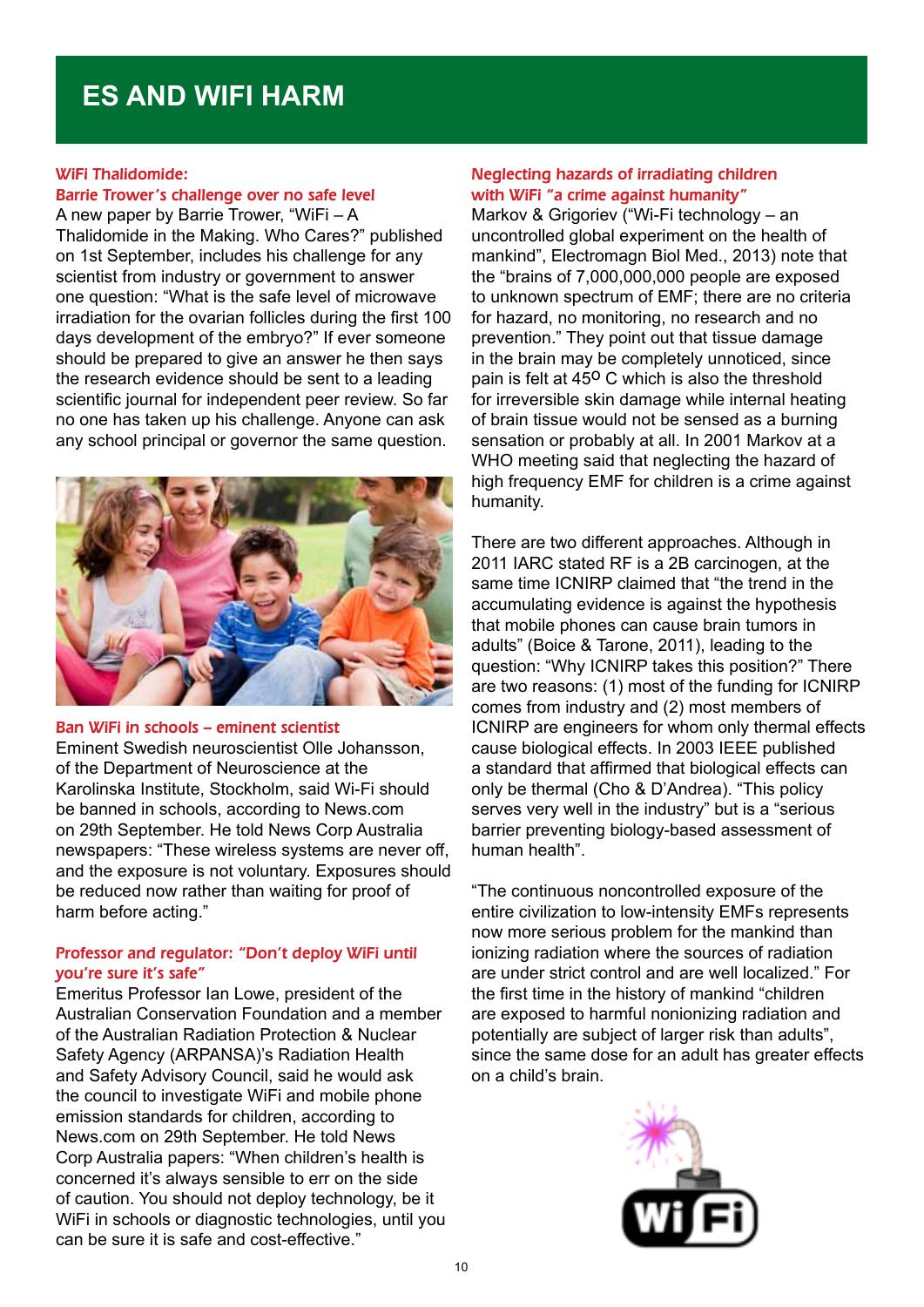#### Canada forces ES children out of school

Three young children diagnosed by their doctors with EHS have been forced to leave their WiFiirradiated schools and now have no access to schools in the Sooke School District. The parents are appealing to the British Columbia Ministry of Education to redress this discrimination and a legal fund has been established to help pay the costs (Parents for Safe Schools, EHS Kids – legal fund).

#### Lecturer forced from job by WiFi ill health

Dr James McCaughan, a Sydney University physics lecturer, quit his job in July after WiFi exposure from smart phones in the lecture room "shut me down'', according to News. com of Australia on 29th September. WiFi on trains gave him a ringing in the ears. "Different people react in different ways,'' he said. "It's like

when people go out in the sun, the fair skins come up with sunburn far more quickly than people with olive skin. Once you've been stimulated with EMF radiation it doesn't stop when you turn it off — your head is still ringing.'' Dr McCaughan is building a "Faraday cage'' around his home computer to shield him from EM exposure.

#### Head teacher forced from job by WiFi ill health

Dr Marie-Therese Gibson, the principal for 19 years of the Tangara School for Girls at Cherrybrook, an exclusive Sydney girls' school, resigned in July due to health problems from WiFi installed three years ago, according to News.com of Australia on 29th September. The school agreed to switch off the WiFi in the administrative wing, but Dr Gibson suffered debilitating headaches when she visited other parts of the school. "I gave the best part of my life to that school but I had to resign because I couldn't exist in that environment,'' she said. "I realised as time went on I was getting sicker and sicker and couldn't sleep at night. There were parts of the school I just couldn't go into. I started getting strange headaches and tremendous fatigue, and I found I couldn't think clearly. My thyroid is kaput and my body can't make melatonin.'' Dr Gibson said she believed schools should cable computers, or install switches to shut down WiFi when not in use: "Why should students be immersed in it for six or seven hours a day when they're using it for one? It just doesn't make sense to me.''

#### Teacher forced from job by WiFi ill health

Maureen Kirsch,a Melbourne teacher with 30 years' experience, quit supply teaching in 2011 because WiFi was giving her blinding headaches, according to Australia's Herald Sun on 29th September. "There were schools I'd been going to for 10 or 15 years

> and never had a problem, then I started having problems with their Wi-Fi,'' she said yesterday. "I'd noticed that 17 laptops would go on and I couldn't stand in the classroom. I felt like my head was going to explode, I

came home with blurred vision and I couldn't think straight. It happened continually and repeatedly until I was so ill I gave up." Ms Kirsch said she first suffered symptoms when an electricity smart meter was installed in her home, and she has since moved house.

#### ES mother withdraws sons from WiFi school

Ms Louise Brosnan, a chartered accountant and former partner of PricewaterhouseCoopers, removed her sons John, 10, and Peter, 9, from St Kevin's Primary School, Geebung, Brisbane, after it installed WiFi this year and told her it could not comply with her request that her sons use only hardwired computers and be kept away from wireless devices, according to News.com of Australia on 29th September. Ms Brosnan suffered "terrible headaches, vomiting and nausea'' when exposed to WiFi and did not want her children using it. She said: "I'm disappointed they didn't try to accommodate our request, not only for my own children but for all the children and staff.'' The boys now attend a Catholic school at Park Ridge, a 45-minute drive from their New Farm home, which does not use WiFi. John Phelan, Brisbane Catholic Education spokesman, said schools were not obliged to use WiFi but it was used in all new schools.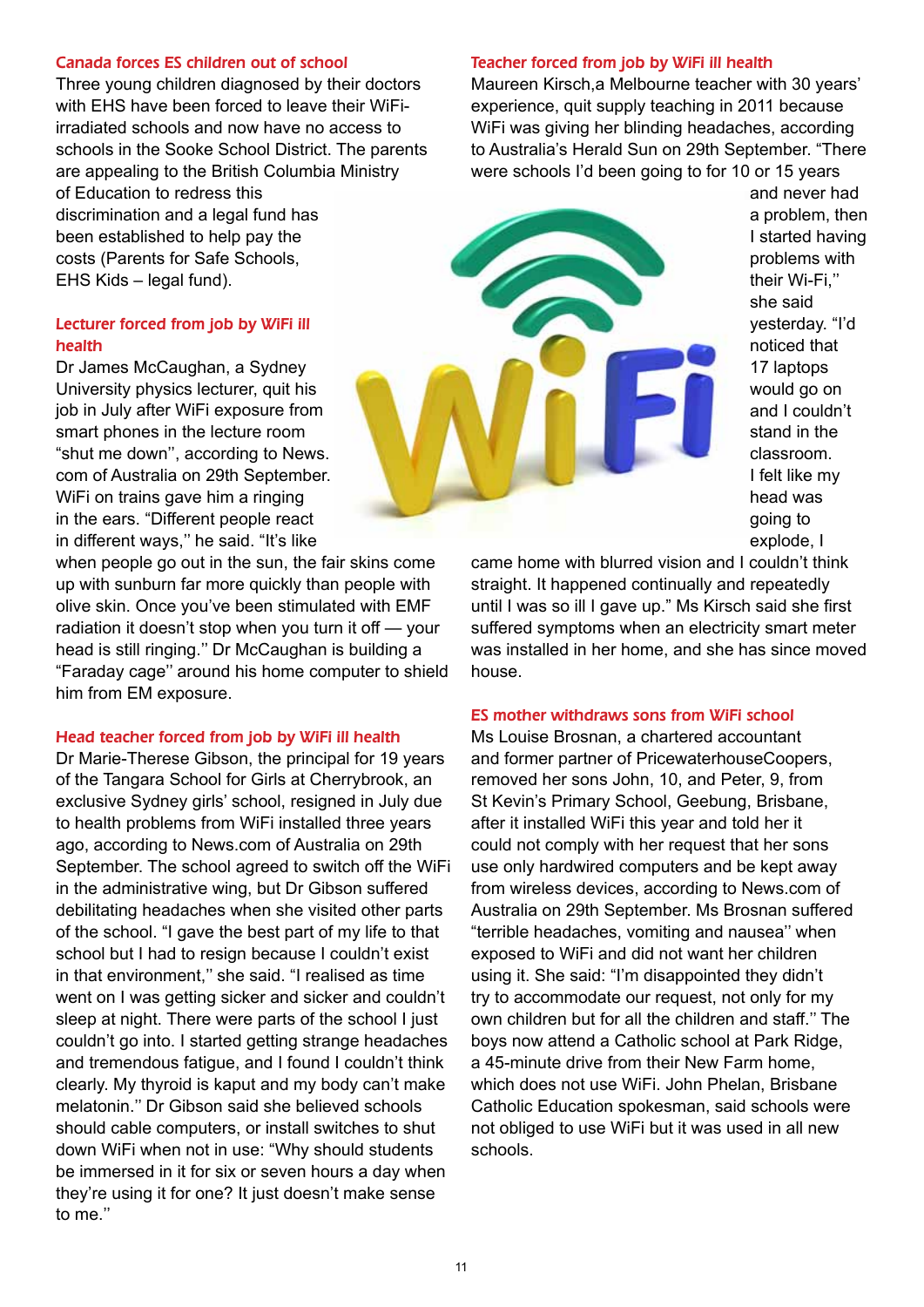#### Australian scientist with ES wins ill health compensation

"CSIRO scientist Dr David McDonald wins compensation for WiFi pain" was the title of an article in Australia's Herald Sun on 29th September. His compensation, reported in the July 2013 Newsletter, was "for crippling headaches, nausea and dizziness caused by using WiFi and computers at work". He has now moved to the Victorian countryside to avoid EM radiation; he wears protective clothing, has screened his house with metal shields and in hotels sleeps in a special tent to screen against WiFi. He said "When I go into a building with WiFi I feel extremely ill. I get a very strong headache and the left hand side of my head feels numb. After ceasing that exposure, the symptoms disappear." The case could set a precedent for other workers' compensation cases for "aggravation of a condition of nausea, disorientation and headaches." Dr McDonald had told the selection panel at his job interview that he suffered from sensitivity to EM frequencies from computers, TVs, mobile phones, microwave ovens, power lines and transformers. The CSIRO agreed to give him an assistant so he could avoid using a computer but in 2005 withdrew this support and ordered Dr McDonald to trial working with a mobile phone and shielded computer, but "Dr McDonald became ill within minutes each time his computer was switched on," according to the tribunal judgement. "He experienced nausea and headaches and suffered severe migraine 2-12 hours later. He felt unwell for several days after each attack."

#### Canadian school switches off WiFi: health dangers for children and pregnant women

At Winlaw in Canada parents successfully lobbied the Kootenay Lake School District board meeting on 16th April to have WiFi turned off in their local elementary school because of the health dangers, according to the Nelson Star on 9th May. Clare Kelly told 103.5 the Bridge: "There are no longterm health studies that have been conducted on the effects of wireless frequencies on children or on pregnant women." At that board meeting, superintendent Jeff Jones said: "It was easy for us to say 'we can turn it off'. It didn't seem to make sense to force the issue." Teachers and administration staff at the Winlaw school were not using wireless technology so after making some adjustments to existing electrical arrangements, the WiFi will be turned off. In 2011 Saanich School District 63 banned WiFi in elementary schools. [In 2013 the French parliament advised against WiFi in schools and Israel banned or limited WiFi in primary schools. – Ed.]

#### Google's "loony" balloons with 2B cancer radiation for all

Google is trialing WiFi access in New Zealand from 30 helium balloons 15m across, carried by winds around the globe at a height of 20 km, according to 3News on 15th June 2013. They have a 22 lb payload for solar–powered panels which can transmit for a day after 4 hours' charging using a battery about 10 times the size of a laptop's. Base stations, 60 miles apart, form a network. A receiver in a 1-foot diameter sphere on a house gives 3G internet speeds. Critics say "Project Loon" will cover everyone with 2B cancer radiation.

#### Israel limits WiFi in schools:

#### ban below 1st grade, grades 2-3 limited time

Israel's Ministry of Education has issued a new set of guidelines with effect from August 2013, according to the wireless trade association, GSMA, on 22nd August.

- Prior to the first grade, WiFi will not be installed in classrooms.
- In the first grade, students will have their WiFi use limited to study for one hour per day and no more than 3 days per week.
- In the second and third grades, students will have their WiFi use limited to 2 hours per day for no more than 4 days per week. [Grades 1-6 are for ages 6-12.]
- Teachers will be required to turn off all radiofrequency emitting devices, such as mobile phones and WiFi routers, when they are not in use for educational purposes.
- Desktop computers and power supplies will be kept at least 20 cm from students.
- All WiFi equipment will be tested for compliance with safety limits before and after installation in Israeli schools.

#### iPads cause headaches

Dr James LeFanu raised the problem of iPads being the "hidden cause of severe and recurrent  $7.34^{+1}$ 

headaches" on 16th June 2013 in the Daily Telegraph. A reader reported that these lasted up to 36 hours after using one, but would  $9.50^{\circ}$ recur promptly when she picked the iPad up again.

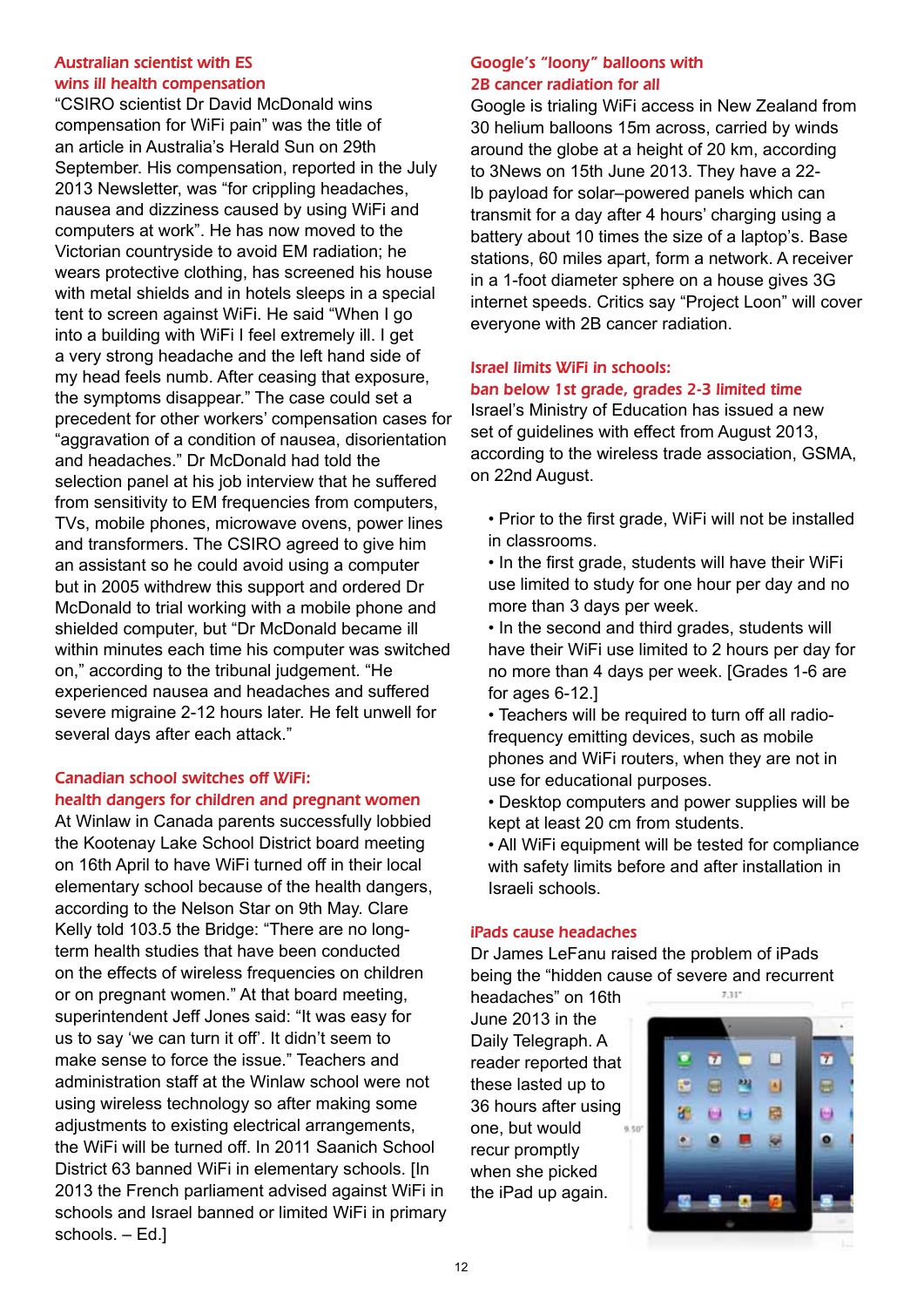### READERS' COMMENTS

#### May 2013 (i) black-out

Lillian writes: "I have a particular interest in this subject [widespread symptoms in May 2013, reported in the July 2013 Newsletter], as, at 12.30am on 14th May, I fainted without warning, something I have never done before. I had just filled the kettle to make a bedtime drink and, moments later, woke up on the kitchen floor with my head soaked in cold water. Suspecting an abnormal heart rhythm, the doctor has referred me to a cardiologist, but I wonder whether there could be a link with the ES symptoms reported and whether holding a stainless steel kettle made me more vulnerable to EM radiation. Did any other readers have similar black-outs around that time and can anyone suggest a specific explanation? If there was a military or police exercise, can we find out anything by using the Freedom of Information Act?"

#### May 2013 (ii) worsened symptoms: "rather like having ADHD"

A reader writes: "I was very interested to read about the nasty symptoms suffered by your readers in mid May. I was also one of them. I had very severe pain above both eyes and pressure behind the eyeballs. I felt slightly nauseous, was unable to sleep, typically 'tired but wired'. It was rather like having ADHD. Do we have any explanation? Something 'switched off' mid morning on Friday 17th May, which was a great relief. I slid onto the floor and slept there for four hours."

#### May 2013 (iii) landline telephone?

This reader adds that her Acoustimeter, which could pick up 4G testing, did not record any increase in signal strengths over this period, and the further she walked from her house the better she felt, and she felt great a couple of hundred yards from the house, even though all the house electrics had been switched off at the mains. Her final conclusion was that the problem, whatever it was, was entering her house via the telephone wire and then continuing through the wires to the extensions.

#### May 2013 (iv) and subsequently: very damaging 3D Holistic radar?

Sandi suggests that some of the technology was testing of 3D Holistic radar, since the RAF military signal appeared in July/August, while 4G was out before then, and the EE Broadband started in 12 towns on 4th July. The 3D Holistic radar is reckoned to be very damaging indeed. See the separate section on radar.

#### $Mast$  removed  $=$  symptoms removed

A reader reports how a the removal of a single phone mast made a considerable difference to the health of those living nearby: "The victims had suffered ill effects for almost 12 years since activation of the first mast - and had 7 hours sleep the night after the mast was deactivated - for only the second time since its activation! The first time when it was off for the whole of April 2002, and they were all ill again immediately it was reactivated."

#### Beware of new car keys: keep your distance!

Beverly reports that, although she has been electroand chemically sensitive for 30+ years, only in the last few years did she realise that it had a name and that other people suffered too. "We recently changed our car to a more recent model and I was surprised to find that the car keys, which are radio controls, had such a bad effect on me. I immediately get 'zapped' as soon as they come into the house even if they are in a pocket. We now have to keep them in the shed, joining other gadgets that my partner has. Of course there is the usual 'sigh' and eye-rolling from my partner, but that's usual, I suppose. So please, everyone, be aware of this problem which may not have occurred to you."

#### WiFi and mobiles cause confusion and memory loss

A correspondent reports that confusion and memory loss caused by mobile phone and WiFi use was quickly and amazingly corrected once he stopped using both.

#### WiFi buses cause health problems

A correspondent reports that three days in Edinburgh on WiFi-enabled buses sitting next to people with activated smart phones provided a terrible cold/chest with heating and thirst, but not the usual headaches or skin burning. Perhaps this was the different range of frequencies from usual.

#### Delayed effects: any way of predicting?

A reader asks whether anyone knows a way of predicting delayed effects from exposure to WiFi and similar radiation. He says it is annoying to be laid flat (literally) with radiation sickness some 12 to 18 hours after the original incident which caused it; it can ruin plans for the following day and is potentially dangerous.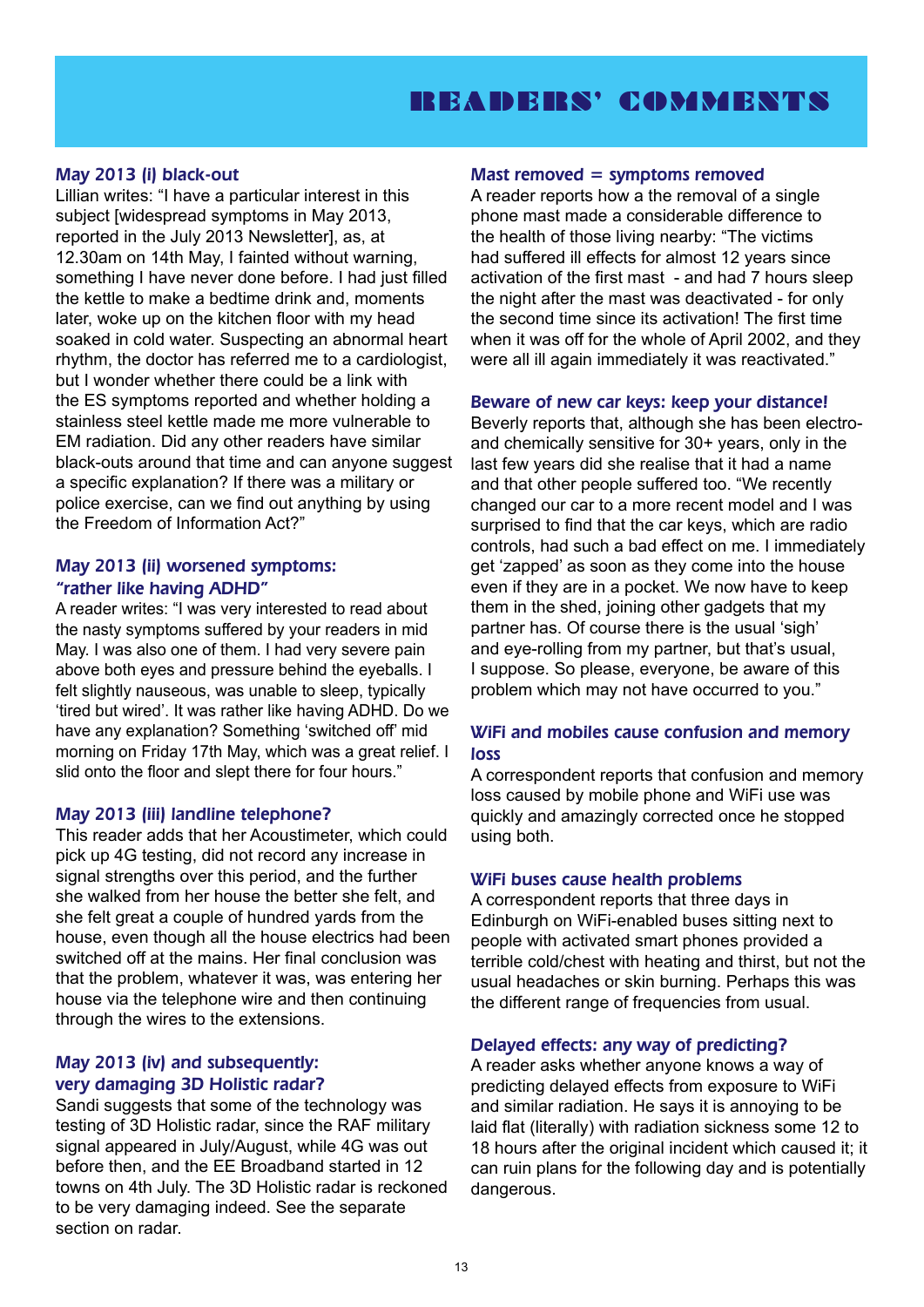# **FILMS, BOOKS AND WEBSITES**

#### **"The Ghost at our Table": WiFi like passive smoking and "best removed"**

In his film "Resonance: Beings of Frequency" director James Russell unveils "a taboo subject of our age: the rage for 'mobile' products, fuelled by marketing, is creating an EM environment that may be alien to our biology," according to Lynne Wycherley in the September online edition of Resurgence & Ecologist. "No green vision is complete without confronting this exponential change. It is the ghost at our table: busy with microwave gadgets, we do not hear the voices of warning scientists." Geneticist Mae-Wan Ho compares WiFi exposure to passive smoking: a toxin best removed from public spaces.

#### **"Take Back Your Power": unable to sleep in bedroom because of smart meters**

The "eye-opening" and "influential" documentary by Josh del Sol, released on 5th September, about the health and privacy dangers of wireless smart meters is gaining good reviews. The Blaze on 17th September notes that Josh del Sol remembers when smart meters were being installed a couple years ago in British Columbia. Within a day of a meter being installed at a friend's home, del Sol said she started experiencing symptoms: "Rashes, nausea." del Sol said: "I thought, I've got to find out what is going on." The more he looked into controversial smart meters, the more he realized he had enough content for a full-fledged documentary. The 102 minutes film includes an elderly woman who suffered nose bleeds and could no longer sleep in her bedroom after a "smart meter bank", a block of several smart meters, was installed on the outside wall. "We want to change how the energy corporations are working with their customers and instill a practice of transparency, accountability and fairness," said del Sol, according to Citizen Review Online on 13th August.

#### **Mobile phone cancer report wins award**

The KTVU News report by Sharon Navratil and John Fowler on women, like Tiffany aged 21 with no genetic or risk factor, getting breast cancer from mobile phones kept in their bras, won a Northern California Emmy Award in the Special Assignment category in June 2013.

#### **Novel about ES**

A novel in French by Jean-Yves Cendrey was published on 28th September by Actes Sud: "Schproum, aborted novel and story of my illness", reflecting the downward spiral of the author suffering from EHS (ISBN 978-2-330-02784- 1). It featured on the show "Mood Vagabond" by France



Inter on 14th October. For the last six years Cendrey has lived in Berlin with his wife Marie N'Diaye, according to France Info. He began the first 60 pages in January 2013 as a novel set in Berlin. But then he could go no further when he started to have excruciating headaches, insomnia, pain in the leg, burning on the neck, dizziness and aphasia. He then switched to writing a book about this phenomenon. After months of health problems, he finally realized that he had become EHS, or allergic to EM waves as from mobile phones and relay antenna. Forced to change homes, he moved into a house with thick walls for protection. He recognises that some humans can support a large amount of EM exposure but explains that he has reached his threshold.

#### **"How to be an EMF Superhero!"**

This EMF Analysis page has useful information: www.emfanalysis.com/emfsuperhero.html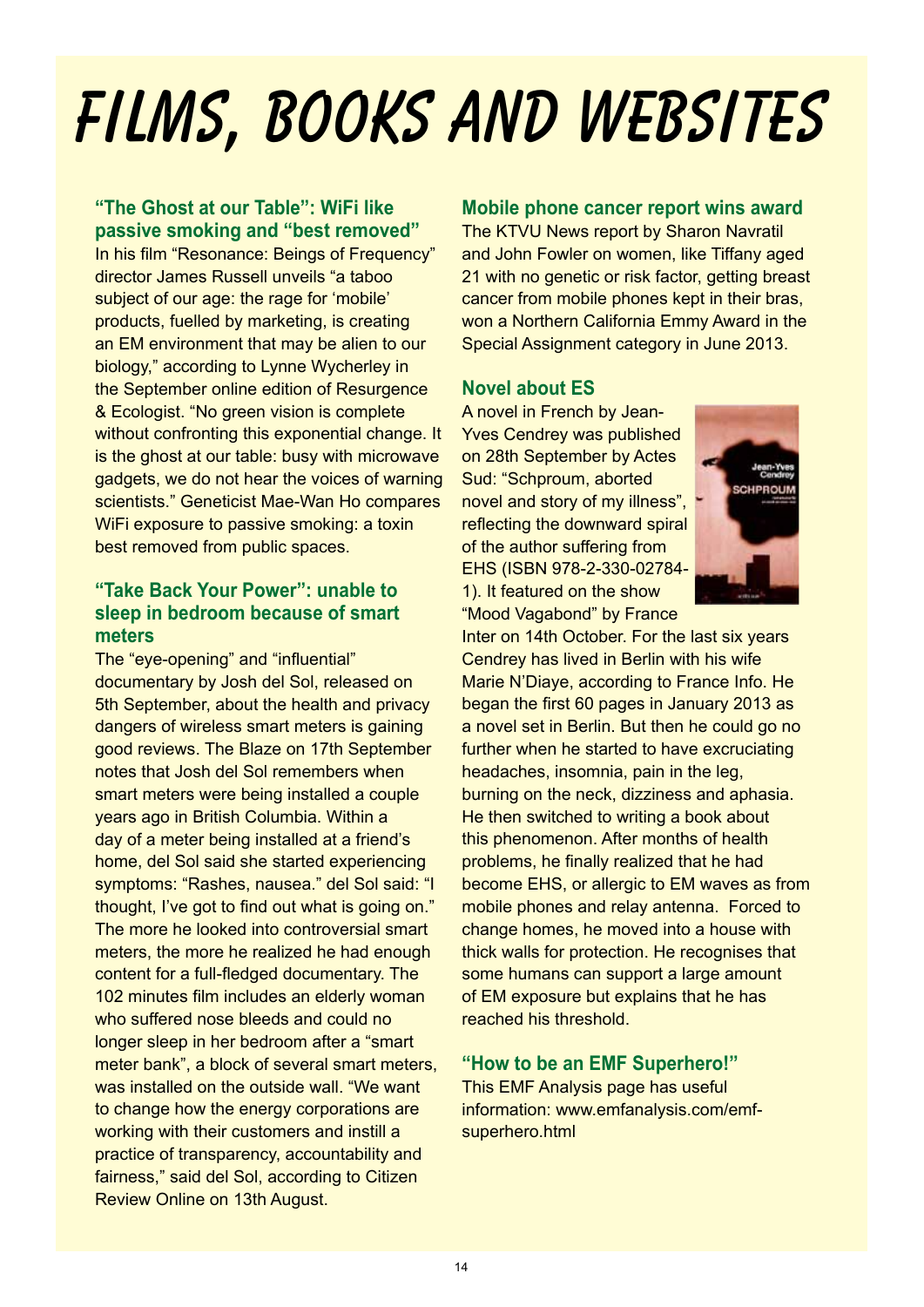#### **RADAR ILL HEALTH AND NON-THERMAL EM WARFARE**

#### 4 Hz 3D holographic radar: health concerns

Aveillant announced 'successful' tests at Glasgow Prestwick airport of its 3D holographic radar, designed to cope with disturbance from wind turbine blades, according to the Scotsman on 13th July. Its Cambridge tests hope for accuracy to 20 nautical miles, while normal radar covers 30nm. Traditional radar scans on a rotating antenna every 4 seconds (0.25 Hz), but 3D radar maintains effectively constant 360-degree 3D surveillance by going round 4 times per second (4 Hz). There are anecdotal reports of significant health effects from 3D radar, but so far there do not appear to be any safety studies on the health of sensitive people.

#### 3D radar: health surveys?

Artisan 3D radar, which is "capable of cutting through interference equal to 10,000 mobile phone signals", is being tested by BAE at Somerton Aerodrome, Cowes, Isle of Wight, prior to installation in the Royal Navy's new Queen Elizabeth class aircraft carriers in 2017, according to Ottawa News on 10th September. It can track more than 900 targets at one time as small as a tennis ball travelling at 3 times the speed of sound, and at a distance of up to 200 km. There are no reports of health surveys of people living in range of the testing facility.

#### WHO muddled on non-thermal effects from radar: "not sufficiently established" but "avoid where possible"

"There are also a number of studies that report non-thermal effects, where no appreciable rise in temperature can be measured." "Exposure to very intense pulsed RF fields, similar to those used by radar systems, has been reported to suppress the startle response and evoke body movements in conscious mice. In addition, people with normal hearing have perceived pulse RF fields with frequencies between about 200 MHz and 6.5 GHz. This is called the microwave hearing effect. The sound has been variously described as a buzzing, clicking, hissing or popping sound, depending on the RF pulsing characteristics. Prolonged or repeated exposure may be stressful and should be avoided where possible." "Exposure to RF levels too low to involve heating, (i.e., very low SARs), has been reported by several groups to alter calcium ion mobility, which is responsible for transmitting information in tissue cells. However, these effects are not sufficiently established to provide a basis for restricting human exposure." WHO fact sheet no. 226 (radar).

#### Radar workers suffer

Of 100 workers occupationally exposed to radar at 14-18 GHz, 20- 39% reported feeling run down, headache, tightness or pressure in the head, insomnia, anxiety, and bad-tempered. 47% also reported feeling under strain and 31% responded



less than usual, regarding reaction time and shortterm memory indices (Dehghan N, Taeb S, Indian J Occup Environ Med. 2013).

#### Radar village: record numbers of tumours, strokes, congenital heart diseases

On 30th April 2013 a conference on "Radar, Radiofrequency and Health Risks" was held at Potenza Picena, Italy, with 20 international speakers, none from the UK. Radar from an air force base to the east was linked with unusual levels of ill health in the hill-top village. A report by ARPAM in February 2013 said radiation was under ICNIRP's heating levels, but it did not apparently investigate known non-thermal effects. There were concerns about "a record number of tumours, stroke, heart attack, ischemia, seizures without a fever, and the birth of children with congenital heart diseases, with an incidence tens of times higher than the national average," according to L'Indiscreto on 5th November 2012.

#### Non-thermal EM warfare

The range of EM warfare at non-thermal levels is expanding. Russian scientists are developing psychotronic guns which disturb the central nervous system and alter brain function, according to Tested in September. There is already a range of sound and light guns which debilitate people by disturbing their senses. Medusa, developed by WaveBand in California since 2004, uses microwaves to produce microwave hearing, the microwave auditory effect of Frey effect, where the ear hears painful white noise or audible speech, according to New Scientist on 3rd July 2008, where it was called a "microwave ray gun". Dr James Lin of the University of Illinois said: "You might see neural damage." NATO's Science & Technology Organisation SCI-250 under Dr Ernst Krograger is developing an EM pulsed beam in Norway to disable the electronics in vehicles and even jet-skis at a relatively short range, as is the UK Ministry of Defence's Defence, Science & Technology Laboratory, according to the Daily Telegraph on 12th September.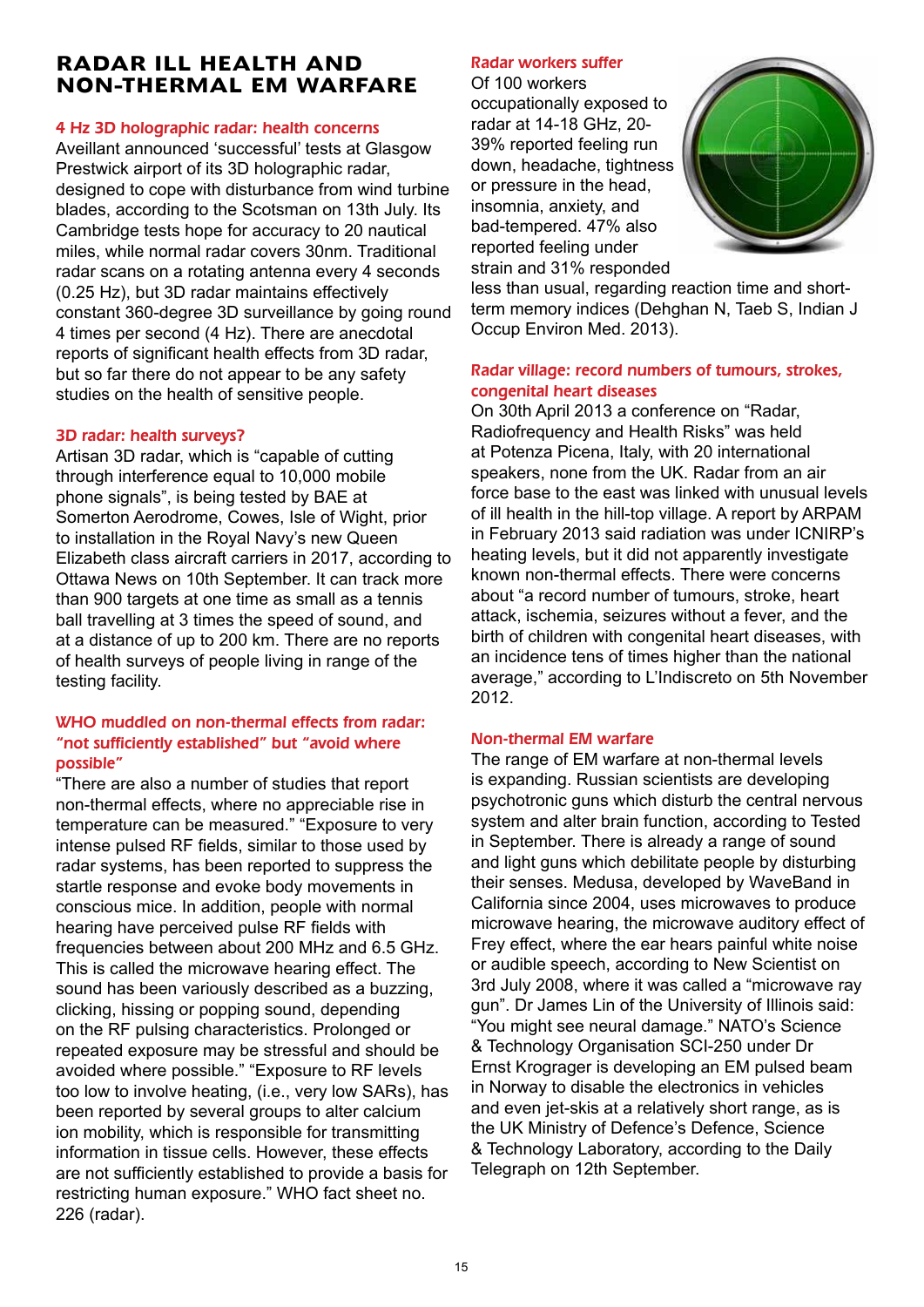# **MERCURY'S TOXIC DANGERS AND EM EXPOSURE**

#### **Mercury and EM exposure**

Mercury, the most toxic heavy metal, has long been a concern to people with ES. Amalgam fillings can react painfully when exposed to both ELF and radio frequency or microwave pollution, such as WiFi. The year 2013 sees the long-awaited start of an international reduction in mercury levels.

#### **Causes of high mercury levels in the body: amalgam fillings, fish and mobile phones**

(a) Mercury levels in the body typically relate to amalgam dental fillings and fish consumption (Barghi M et al., Biol Trace Elem Res. 2012).

(b) It is known that mercury can be released from dental amalgam fillings by mobile phone radation and magnetic fields from magnetic resonance imaging (MRI) scans (Mortazavi SM at al., Pak J Biol Sci. 2008; Shahidi SH et al., Dentomaxillofac Radiol., 2009).

(c) People with ES and MS can benefit from the biological removal of amalgam fillings by holistic dentists. See Dr Cox's article in ES-UK News (11.3) of September 2013.

#### **Amount of mercury for toxicity: peak value, not time?**

Although mercury accumulates as a poison in body tissue, it has been argued that its toxicity depends on peak value, not on length of exposure (Clarkson TW, Magos L, Crit Rev Toxicol., 2006).

#### **Short-term effects of mercury poisoning: acute symptoms**

Symptoms of mercury poisoning include, according to "Toxicological Profile for Mercury", US Agency for Toxic Substances and Disease Registry, 1999, p.13: "personality changes (irritability, shyness, nervousness), tremors, changes in vision (constriction (or narrowing) of the visual field), deafness, muscle incoordination, loss of sensation, and difficulties with memory." "The kidneys are also sensitive to the effects of mercury, because mercury accumulates in the kidneys." "Short-term exposure (hours) to high levels of metallic mercury vapor in the air can damage the lining of the mouth and irritate the lungs and airways, causing tightness of the breath, a burning sensation in the lungs, and coughing. Other effects from exposure to mercury vapor include nausea, vomiting, diarrhea, increases in blood pressure or heart rate, skin rashes, and eye irritation. Damage to the lining of the mouth and lungs can also occur from exposure to lower levels of mercury vapor over longer periods."

#### **Long-term effects of mercury poisoning: cancer and neurological illnesses**

Mercury from amalgam fillings is linked with cancer and many neurological illnesses. The US 2001 National Health and Nutrition Examination Survey of 31,000 adults (NHANES III) found that the number of dental fillings, mostly amalgam, was correlated with incidence of cancer, thyroid conditions, mental conditions, nervous system diseases including MS, respiratory and genito-urinary diseases, and eye, circulatory and respiratory disorders. A 2005 review by the Frieburg University Institute for Environmental Medicine found that "mercury

from dental amalgam may lead to nephrotoxicity, neurobehavioural changes, automimmunity, oxidative stress, autism, skin and mucosa alterations or non-specific symptoms and complaints", that it was linked to Alzheimer's disease and MS, and that its removal permanently improves various chronic complaints. (Mutter J et al, Gesundheitswesen, 2005). In contrast, the pro-industry minority group SCENIHR in 2008 concluded "there is no scientific evidence for risks of adverse systemic effects exist and the current use of dental amalgam does not pose a risk of systemic disease," but this conclusion was severely criticised (Mutter J, J Occup Med Toxicol. 2011).

#### **Mercury and demyelination**

Mercury inhibits the formation of myelin, which protects nerves. This can occur in prenatal mercury exposure from the mother. Demyelination is associated with ES and MS. MS improves with chelation of mercury and other heavy metals, suggesting that demyelination can be related to mercury poisoning (Fulgenzi A et al, Biometals, 2012). Tremor from mercury intoxication and MS suggest similarities in axonal demyelination (Goetz CG, Neurology, 2010).

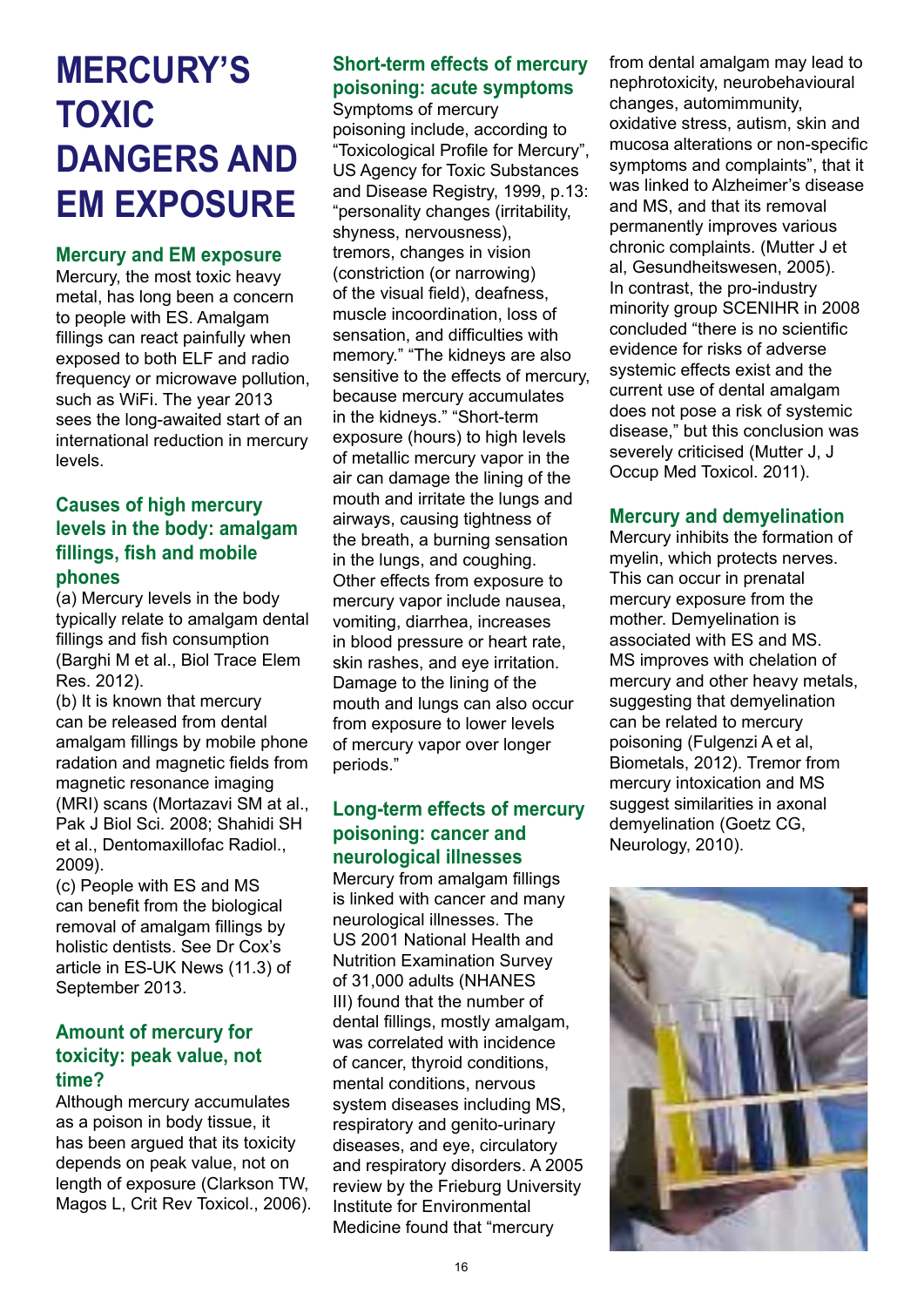#### **Mercury, EM exposure, Alzheimer's and autism**

The link between magnetic fields and mercury effects could explain the following.

(i) mercury levels are often increased in Alzheimer's patients; (ii) Alzheimer's is associated with proximity to power lines and their magnetic fields;

(iii) autism can be related to both high mercury levels and EM exposure;

(iv) magnetic fields can directly influence neuropathological conditions;

(v) the removal of amalgam fillings typically improves general health.

(Mutter J et al, J Alzheimers Dis., 2010; Huss A et al, Am J Epidemiol., 2009; Mutter J et al, Neuro Endocrinol Lett., 2005; Geier DA et al, Int J Environ Res Public Health, 2012; Thornton IM, Med Hypotheses, 2006; Carlo GL, Mariea TJ, J Australas Coll Nutritional & Envir Med., 2007; Bersani FS et al, Eur Psychiatry, 2013; Lygre GB et al, Acta Odontol Scand., 2013).

#### **Prenatal mercury exposure and ADHD**

Low-level prenatal mercury exposure is associated with greater risk of ADHD. Fish consumption may cause or protect against this. (Sagiv SK et al, Arch Pediatr Adolesc Med., 2012). Prenatal effects were found in the Faroe Islands study, but not the Seychelles Islands study, although there was no consideration of natural chelation or differences in EM exposure, which might be greater in colder regions like the Faroe Islands (Bellinger DC, Saf Health Work., 2013).

#### **Maternal mercury levels and IQ**

There is a dose-response relationship between levels of mercury in maternal hair and the IQ of the child (Axelrad DA et al, Environ. Health Perspect., 2007).

#### **Negative probiotics may help chelate positive mercury**

Methylmercury is a positively charged ion often formed from mercury by certain bacteria. It accumulates in organisms and can thus biomagnify up the food chain, especially in some fish. Probiotics may help the development of lactobacillus in the mouth and gut. This is a bacteria with a large net negative charge, which helps bind and detoxify heavy metals with positive charges like lead, cadmium and possibly mercury and methylmercury (Monachese M et al, Appl Environ Microbiol., 2012).

#### **Mercury half-life**

The half-life of mercury in blood and hair samples from fish consumption is often given as 3 months (Yaginuma-Sakurai K et al, J Toxicol Sci., 2012).

#### **Manmade mercury four times environmental mercury**

Mercury is released into the atmosphere by volcanoes and erosion. It stays in the atmosphere for up to a year before being buried in surface sediment. Annual production of mercury from human activities like burning fossil fuels and mining is estimated as about 4 x natural geogenic emissions.

It will take about 2,000 years for all current accumulated anthropogenic mercury to return to sediments. In 2007 fish provided 16% of global intake of animal protein and 6% of all protein consumed. The widespread contamination of fish by methylmercury is therefore "a threat to human health in a global scale". Rice grown in southeastern China also has high atmospheric mercury. (Driscoll CT et al, Environ Sci Technol., 2013; Streets DG et al, Environ Sci Technol., 2011).

#### **Mercury toxicity known since 1810**

An early instance of mercury poisoning occurred in 1810, when the crews of HMS Triumph and HMS Phipps experienced skin problems, tooth loss, tremor, paralysis, pulmonary complaints and salivation after elemental mercury captured from a Spanish ship near Cadiz spilled in the ships' holds. Dr William Burnet published a report on the effects of mercurial vapours in 1823.

#### **Minamata Convention: UNEP limits mercury**

The United Nations Environmental Programme (UNEP) agreed the Minamata Convention at Geneva, Switzerland, in January 2013 and opened it to signatures in October 2013 in Minamata, Japan. It phases in restrictions on amalgam fillings with mercury.

#### **Minamata and mercury poisoning: industry and government inaction**

In 1932 a Chisso factory began to produce acetaldehyde for making plastics. The mercury from the factory leaked into the bay near the Japanese fishing village of Minamata. The villagers ate local fish and shellfish with high levels of mercury in the organic form of methyl mercury chloride. By the 1950s mercury poisoning was apparent in people stumbling, losing balance, unable to write or do up buttons, slurring their speech, dropping chopsticks at dinner, having difficulty hearing or swallowing, trembling or shouting uncontrollably. Cats which ate fish remains were 'dancing' in the street or collapsing and dying or falling into the sea in 'suicides', and crows which fed on polluted fish dropped dead from the sky. Nearly 100 people were affected and over 20 died, while children were born with the 'disease'. An investigation started after 21st April 1956, when a five-year-old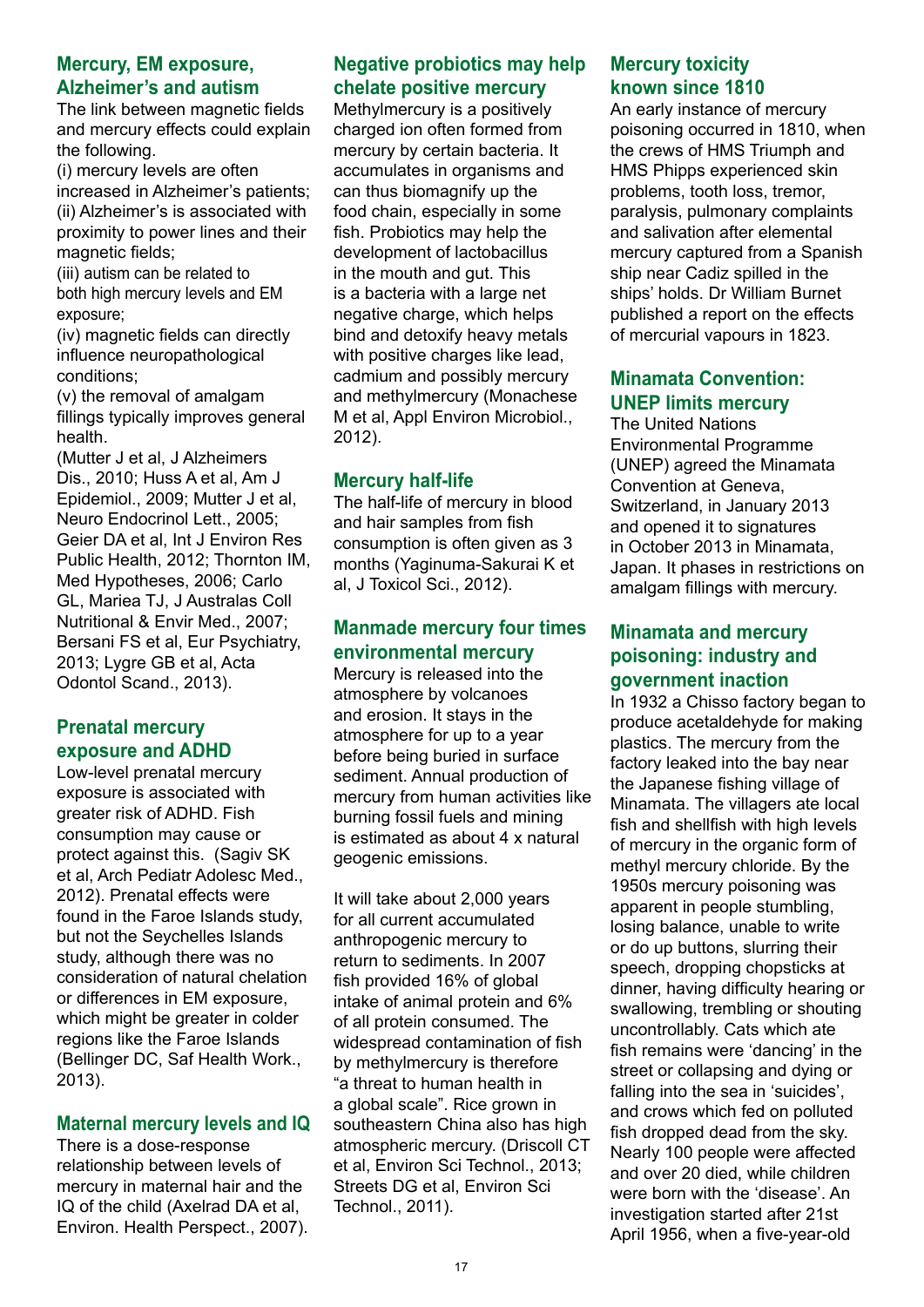girl suffering these symptoms was examined at the Chisso factory hospital. At first it was assumed to be a contagious infection and houses were disinfected. A team of doctors and university researchers, however, announced on 4th November 1956 that the "Minamata Disease" was actually a heavy metal poisoning.

At first the heavy metal was assumed to be manganese. In 1958 McAlpine, a British neurologist, suggested mercury. Evidence linking the mercury poisoning to the Chisso factory emerged in 1959. Chisso stopped its company doctor's research in 1959 after cat "400" developed typical symptoms and died after being fed company wastewater. The company and government apparently funded research to show the disease had causes other than mercury. Later a former Chisso president admitted the company promoted a theory of dumped explosives although it knew it was unfounded.

The sediment in Minamata bay is contaminated with mercury and fishing is now banned. The first legal case for compensation came in 1970. Although the cause was identified in 1959, Chisso did not publicise it and apparently continued to dump waste. Chisso was therefore found legally liable for negligence in 1972. Over \$611M has been paid in compensation to victims.

The Chisso factory employed 60% of the town's workforce and generated half the tax revenue of the city of Minamata. The factory manager later allegedly admitted that the company put profits before safety. The government at first supported Chisso. The residents and fisherman whose livelihood and health had been destroyed formed a Mutual Help Society. There were sit-ins at Chisso headquarters and tents on the pavement outside. Justice was done but only late and after efforts from people affected and others, and not through proactive willingness by the polluter or government. The government accepted methylmercury poisoning from the Chisso factory as the cause of this "pollution disease" in September 1968, four months after the Chisso

factory stopped production of acetaledyde and 12 years after the cause had been discovered.

New patients, however, appeared in the 1970s and 1980s, sometimes with symptoms limited to, for example, numbness or tingling in the extremities, frequent headaches or problems in concentration. The government eventually agreed to verify patients, with 1,760 victims verified so far, and 3,000 more awaiting verification, of whom 412 have already died. Over 8,000 have been denied status. Some estimates suggest 10,000 current victims and over 3,000 deaths. (see: Douglas Allchin, "The Poisoning of Minamata"; the Stockholm Appeal on Minamata Disease, July 1972; Jonathan Watts: "Mercury poisoning of thousands confirmed: Thirty years on, the victims of Japan's worst case of industrial pollution are getting support from scientists and the courts – but not the state" The Guardian, 16th October 2001; Keiji Hirano: "Mercury pact falls short on Minamata" The Japan Times, 1st March 2012)

### PARACELSUS CLINIC AND DR THOMAS RAU

#### Paracelsus sees 3,000 EHS patients a year

These are some notes from a transcript by emrstop. org of an interview by Electromagnetichealth.org with Dr Thomas Rau, medical director of the renowned Swiss Paracelsus Clinic, posted on 18th September by Mieuxprevenir's Towards Better Health. Of the Paracelsus Clinic's annual 10,000 patients, some 3,000 or nearly a third are ES patients.

Criminal to expose children: Dr Rau is forthright: "It is criminal, unethical to expose children to EM clouds. Putting it in schools is very bad. The children's IQ will decease. Does society really want to have intelligent well educated children or not? We will have more ADHD children."

Heavy metals: People with heavy metal loads in the body tend to suffer much more from EM radiation as compared to those who do not. The heavy metals might well be absorbing the EMR: root canals, amalgam fillings, implants, etc. can be the problem. For instance, a large, solid 35-year-old man became sick with trigeminal neuralgia. Many diagnoses saw it as "idiopathic", meaning they didn't know and he had to live with it. He even became suicidal. The Paracelsus clinic saw that he had a root canal and amalgam filling. He had the filling for 20 years before a mast was installed near his home. He had the amalgam filling removed and moved, and had total remission from the sickness.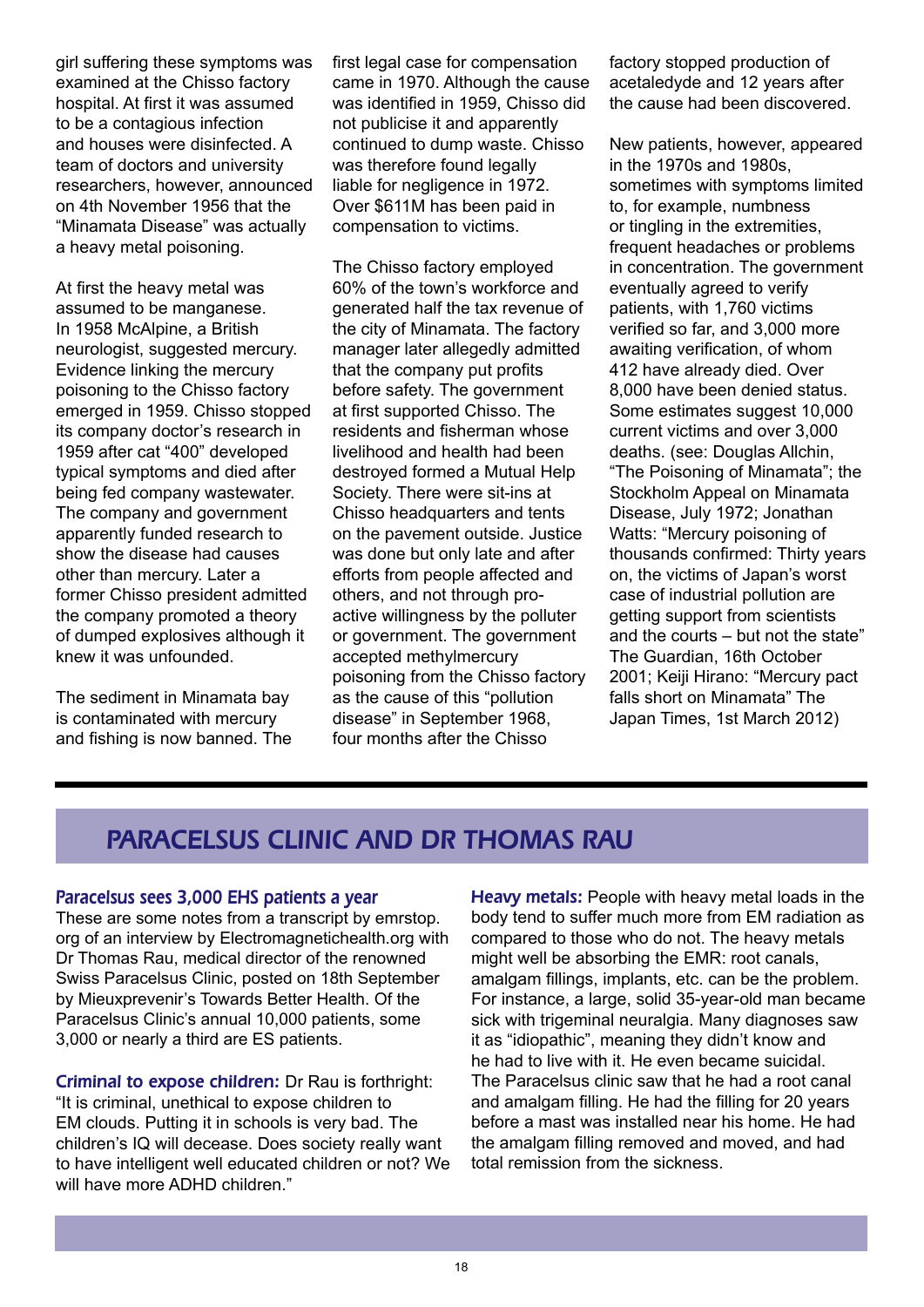Symptoms: Of the 3,000 EHS patients the Clinic sees annually, not all feel actual pain. Symptoms of EHS include headaches, deficiency of concentration, back pains from cervical and lower spine (tension of muscles becomes more spastic and continuous pressure/tension exacerbates the problems). With migraine presenting, the first test is for "electromagnetic cloud". They need to remove problem devices, especially portable house phones (DECT). Very frequently patients suffer sleeping disturbances.



Bioresonance is used to measure unconscious functions of the parasympathetic and sympathetic nerve system. They should be in balance and yet they are not with EHS and the EM cloud.

EM and cancer: the clinic treats many cancer patients at all stages. Since the relationship between cancer and EM exposure is now known, all are tested for EM sensitivity. "Nowadays I am really convinced that EM emissions/loads from different sources are a very important factor in the building of all cancers. What is very important is that the EMR load leads to a deficiency of the pituitary gland; sleeping disturbances for example; regulation of the thyroid and adrenal gland. The stress capacity decreases significantly and this is the major factor that makes patients weak when they have EMR exposure. All our patients need remediation from EMR." They train cancer patients to avoid things like cordless phones, which are even worse than mobile phones, and TV etc in the bedroom which contribute to EMR load.

Parkinson's: several patients profit greatly from EMR advice. Alzheimer's is difficult as it does not help so much even though EMR might be a causative factor. Also mental problems, depression, anxiety, concentration deficiency and sleep disturbances all profit very much from EM training.

Autism: "I doubt that many children are born with autism; they normally regress. At birth we can't judge. They are vaccinated, and we think vaccination has a very bad effect for building autism. And combine that with the EMR and it blocks the brain activity, it loads the brain, and this is just 'fatal' to the child. It is very important that the autistic child keeps away from the EM cloud."

Impairments: all aspects are possible. Some patients are invalids, while some are compromised. They ask patients: when they have symptoms, what it is like when they go on holiday, whether they use a mobile phone, and whether they have tinnitus. Tinnitus is maybe 90% related to EMR.

Micro-organisms: There are more organisms than cells in our bodies. Cultures of normal human endogenous bacteria grow much less when exposed to EMR. They grow less near a mobile phone, a mast or a cordless phone. Growing less good bacteria in your body means you will have an overgrowth of bad bacteria which can result in things like Lyme's disease. Many patients, especially from the east coast of the USA, have Lymes. Antibiotics only make it worse. The good bacteria have to be reimplanted and within 6 weeks the Lyme's patients get well or much better. Toxic mould in homes grows much faster under high EM loads and a disturbed milieu. Mercury or heavy metals can also exacerbate the growth.

Political changes: Lichtenstein put the resolutions restricting EMR into law. An area in the south of France is creating a white zone for EMR. Europe may be more aware of the issue than the USA since it has different radio stations and numerous opinions. The northern countries of Scandinavia are advanced. For example in Sweden they have stricter laws on power stations and it is forbidden to put amalgam in teeth. Things are getting better as good information proliferates and patient groups get more active, like institutes such as the geopathological institute and advocates against EM clouds.

Social interactions: With EMR the sympathetic action increases, while the parasympathetic decreases. By increasing the former you get more animosity, more aggression and a less peaceful approach. This interferes with the whole of society very much.

Governments' duties in this crisis: If politicians were listening and fulfilling their duty, and not just industry's wishes, then they would have the duty to reduce EM loads. It is not only the politicians that are the bad guys, but also the individual who is prepared to use all these technologies. "I ask patients about their use of mobiles, DECTs, TVs, and do you take minerals and trace elements? Have you ever been to a biological doctor who has tested your resistance to EMR. I see that they do nothing, so who wonders when they are sick. It is like running on a road with lots of traffic… do you look left and right before you cross? Yes, they do that with the road but not with other issues that can hurt you."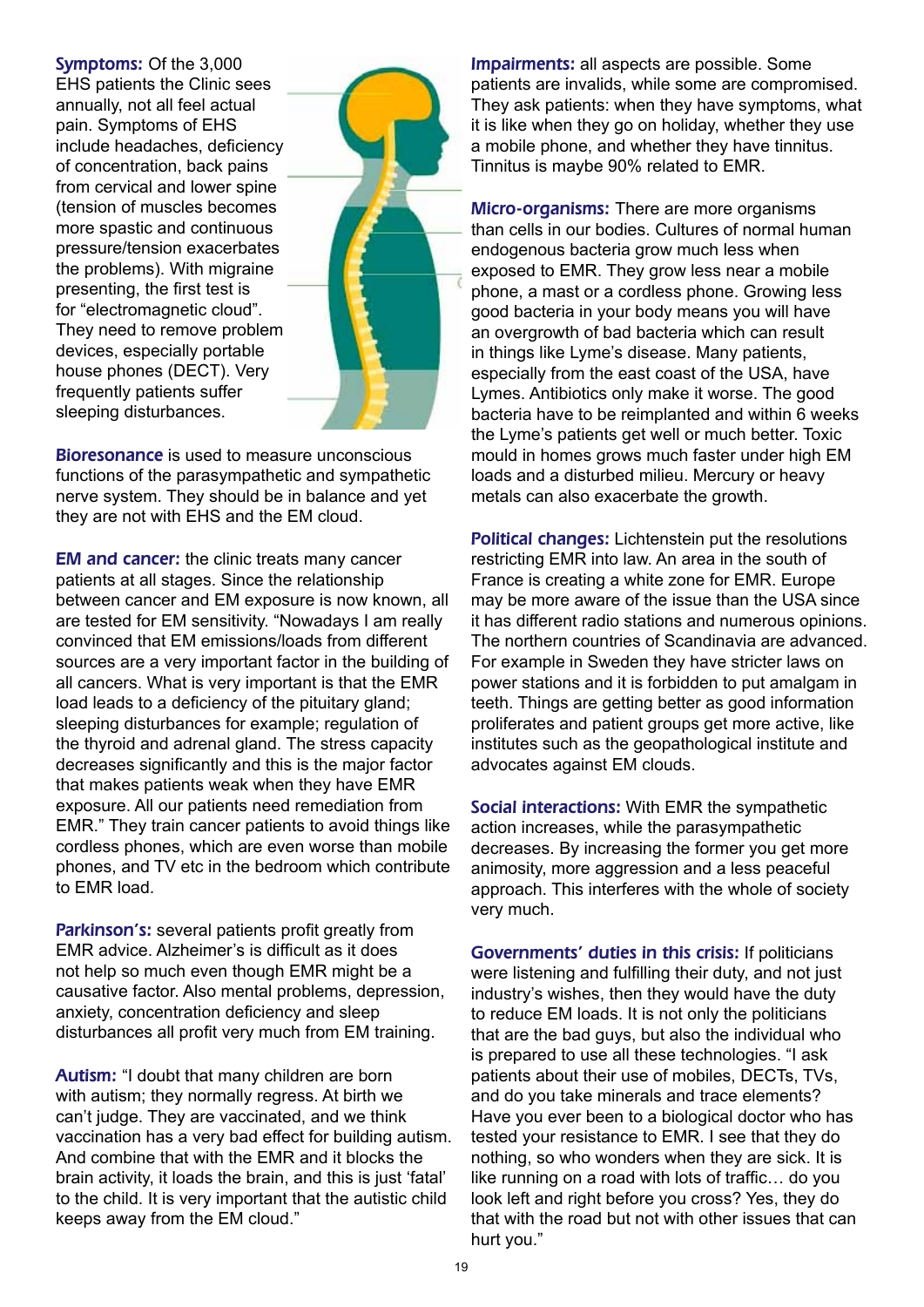#### The Paracelsus Clinic: a personal viewpoint: "you can't go back to life as it was before"

According to reports on Remedy Spot on 6th October 2011 there were then 56 staff at the clinic, all specialists in EHS. "You can't bring a cell phone into the building. Their dentists and dental equipment are the best in the world. All of the metal is taken out of your mouth, including root canals. Teeth as required are replaced with Ziconium implants. You feel no pain because you are given pulsating magnetic field therapy to grow the bone and it works as a pain killer at the same time. You are given a strict diet based upon your alkalinity and blood type. You are tested with complicated German-Swiss machinery. Rife-like devices are used to kill micro-organisms, increase blood flow

to the brain, hands and feet. You are there for two weeks in a hotel that they own which has no wireless, and you follow a strict diet. You are prescribed homeopathy, far-infrared saunas and Schumann low frequency pulsating EM fields. It's incredibly expensive: the people that I met were rich, real estate agents, CEOs, shopping mall owners etc, paying \$10,000 and up. This Swiss clinic is a very famous one for the people in Hollywood, especially for dentistry. It specialises in EHS patients and has an extremely good success rate. But I met people that had been there several times because they go right back to doing what they were doing and then get ill again. So you can get better but you can't go back to life as it was before. They do not create a bubble for you to live in."

# *EARTHING*

#### To Earth or not to Earth?

Many thanks to Caduceus (www. caduceus.info, and simon@ caduceus.info, edited by Simon Best, the co-author of the important book "Electromagnetic Man" (Dent 1989) who used to produce "Electromagnetics News"), and Roy Riggs, BSc, for allowing ES-UKNews to reprint his article "Benefits of Grounding" from Caduceus, no.86 (Summer 2013)pp.13-14. He discusses the health benefits of grounding and gives some cautionary advice, as well as warning against 'SMART' meters and electrical equipment in the bedroom.He is a consultant for the International Institute Building Biology and Ecology and geopathic and EM energy surveyor (www. royriggs.co.uk).

#### Introduction: earthing and body voltage

Regularly earthing the body to ground to stay healthy is not so much a great idea but a design necessity. We were born with bare feet and our correct relationship with intrinsic Earth energies, such as the Earth's magnetic and electric field, is for our bodies to be connected with them and, thus, part of the Earth's harmonic flow. When your feet touch the ground millions of electrons from the earth flow through your body

neutralizing free radicals, calming inflammatory processes, normalizing cortisol production, increasing melatonin production and enabling optimal nervous system functioning. [1] At my introductory courses on geopathic and electromagnetic stress one of my first experiments is to assemble my students on the grass outside for comparative body voltage tests. Normally the results read: with shoes, 0.2 mV to 15 mV, depending on the shoe's conductivity; with bare feet, 0.2 to 0.0002 mV, thus demonstrating the effect of the Earth's electron shield protecting the body from opportunistic static.

Step back into the building and your body voltage will immediately increase to between 300 and 2,000 mV, depending on how near you are to any electrical equipment.

#### Autism linked to high bedroom fields I have been measuring people's



body voltage weekly on a regular basis since 2006 and find the worst increase is where people sleep. This results from the bed's location vis-avis electric sockets and the head's proximity to the nearest wall, to which all static is attracted due to its connection to Earth.

Body voltage at sleeping places is therefore usually between 2,000 and 13,000 mV. Research by Dr Dietrich Klinghardt, MD, at his academy in Seattle, Washington, has found the development of autism in children directly linked to early exposure to high levels of EMF in the womb, where it becomes hugely concentrated. His research revealed that where high levels of body voltage were found in the beds of 10 mothers, the child became autistic later in life, compared to 10 pregnant women sleeping in a low or normal body voltage area. Unfortunately, due to the small sample size, despite the high statistical probability, no journal has been prepared to publish his results.[2]

I have had several cases in the UK and USA where I have visited the homes of autistic children and reduced their exposure to wireless radiation as well as reducing their body voltage by up to 95%. Parents have given me positive feedback on improvement on their child's degree of autism. Similar studies carried out by Dr. George Carlo show positive results linked to the reduction of wireless radiation in the home environment of autistic children.[3]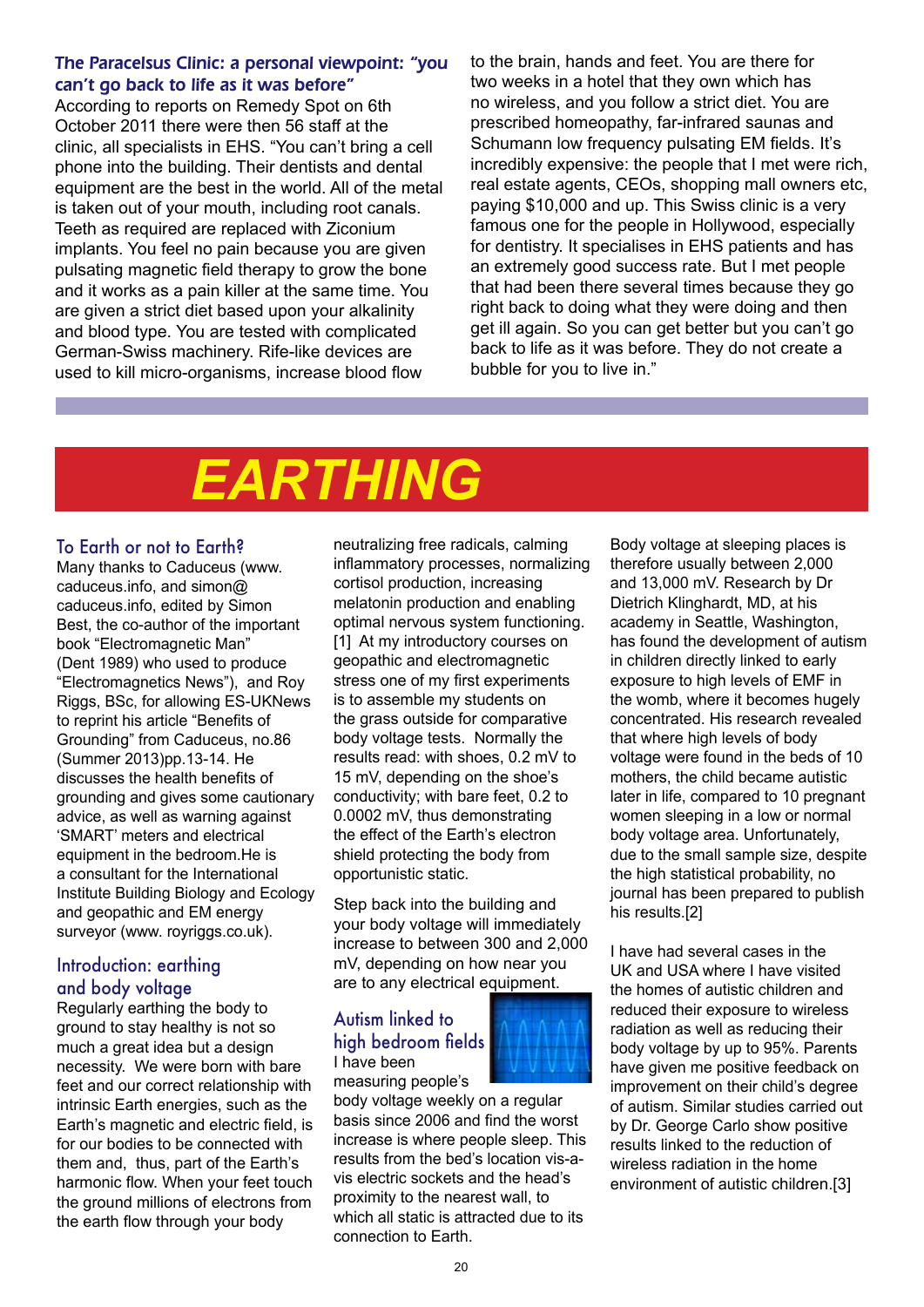This and other evidence endorses the benefits of sleeping earthed, enabling your body voltage to fall to about 95% of its pre-measured value. Thus, I have countless emails from satisfied clients who have benefited from sleeping earthed.

#### 'Earthing shoes' warning

However, a word of caution about wearing 'earthing shoes'. As stated, when you stand on a natural grassy area barefooted or wearing earthing shoes you are connected, and at one with the natural low, healing energies of the Earth.

But this is not the case if you live in a town, the reason being that the zone under a pavement and the road environment are strewn with high voltage electric cables which can create a considerably high and variable AC floating electric field above the road and pavement surface.

In many built-up areas the electricity companies often connect neutrals from different substations together. This can produce unpredictable 'net currents' which flow around the system the wrong way and can give rise to high magnetic and corresponding electric fields over an area of about 4 or 5 streets.

Stray currents and 'dirty' electricity [4] due to faults in the neighbourhood electricity system and mobile phone masts constantly switching from AC to DC fields also transfer their way along underground gas and water pipes adding further chaos to the secret subterranean life of a town. Walking along the pavement or crossing a road wearing earthing shoes will therefore have the opposite effect from that intended, by increasing rather than lowering your body voltage.

In an experiment I tested my body voltage walking along the pavement and across the road from where I live in a residential area in Hove, East Sussex. My insulated

training shoes gave me an average body voltage of 9 mV, whereas walking the same route barefooted gave me a fluctuating body voltage of between 20 and 189 mV. Thus wearing earthing shoes or walking barefoot in an urban environment will give you on average a body voltage three times higher then if you were wearing insulated soles. Based on this observation I would save your earthing shoes for walking in the countryside where the Earth's natural electric field is uncontaminated by man-made high voltage power cables.

A sudden rise in body voltage can make some people suffering from ES quite ill. One of my clients complained of feeling ill every evening at 7.0 pm. On investigation I measured her body voltage increase from 330 mV to 920 mV at precisely that hour. Cause: her electric central heating timer switched on at that precise time causing a sudden rise in ambient electric field float. Another client was able to prove to her disbelieving husband that she was ES by blindfolding herself in the car passenger seat and telling her husband the precise moment he drove under an overhead electric pylon, because it made her feel quite dizzy.



#### In the country

I do not wish to give earthing shoes too much of a bad name, so I will describe a little experiment I carried out recently whilst walking my dog along a country lane near Devil's Dyke in Sussex. Walking

with earthing shoes, leather soled shoes or barefooted through the countryside will keep you body in harmony and in equilibrium with the earth's natural voltage of between 0.2 to 0.0002 mV.

Very infrequently you may walk under an overhead power line, which is normally 66,000V line (66kV). Walking under the pylon wearing my rubber soled shoes my body voltage increased from 8 mV to 20,000mV. Walking under it with earthing shoes or bare feet my body voltage increased from 0.2 mV to 32 mV.

The effect of earthing shoes on natural terrain is to throw an electron protective shield (Faraday cage) around the body through which an external field cannot penetrate. In damp walking conditions, even though you are wearing rubber soles, your leather uppers will be damp, which will cause electron jump from the Earth to the leather and your feet, in which case you will be walking earthed. So even in the countryside earthing shoes will have a limited effect when walking on dry ground or under an electricity pylon.

#### 'SMART' meter removal

A few weeks ago I visited a client who had a severely affected autistic child who was also ES. His mother had read widely on the subject and had already changed her DECT cordless phones for landline phones and changed her energysaving light bulbs for the older, and more environmental friendly, incandescent bulbs. My task was to survey the house and make any further recommendations that would cut down EM pollution.

There was little to do other than advise on how to hard wire her internet connection using a home Ethernet connection system through her mains, changing the dimmer switches (one of the major causes of dirty electricity) and sleeping earthed. These were straightforward procedures.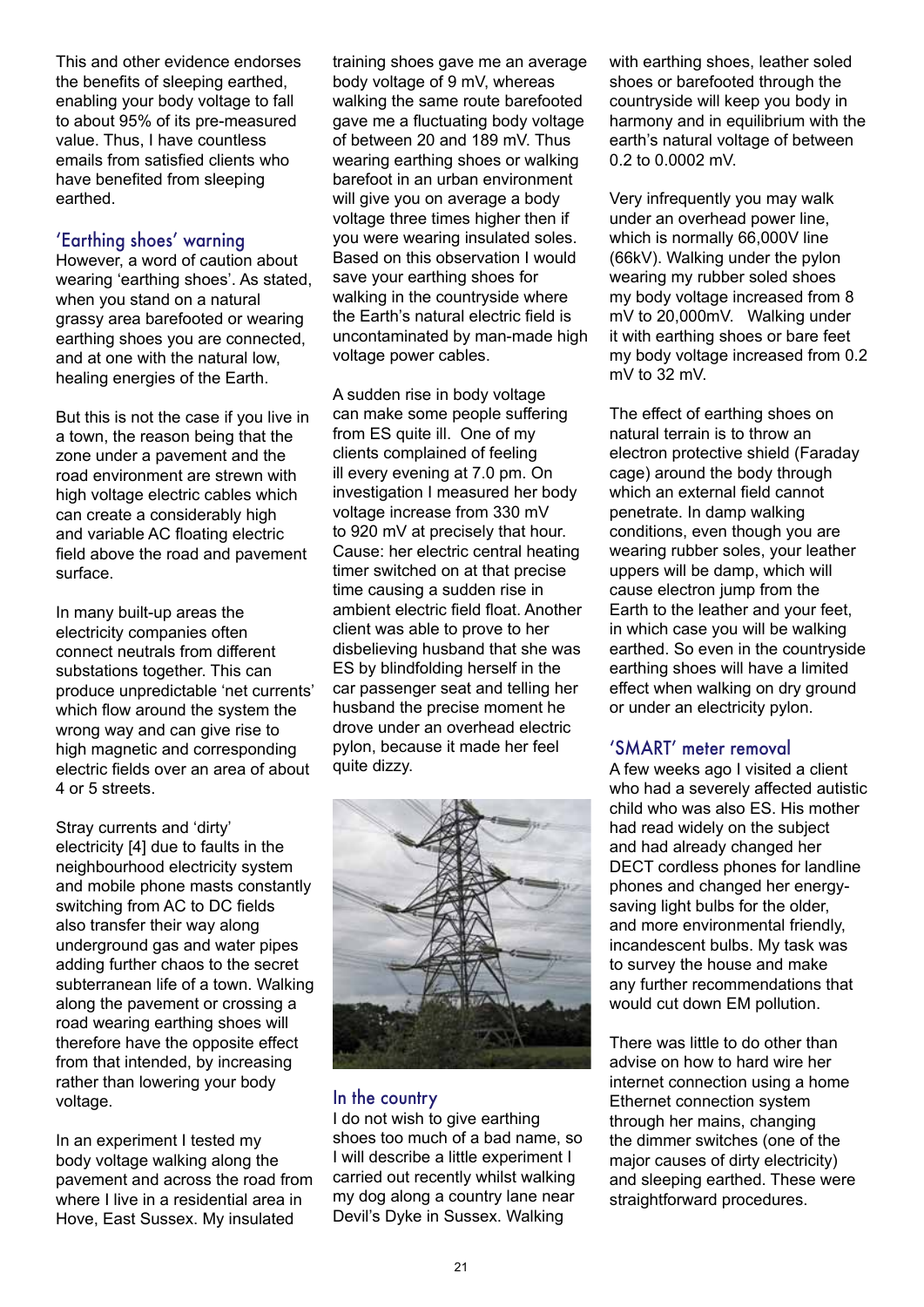However, the outside wall of her child's playroom had two 'SMART' meters attached, one for her electricity and the other her gas supply. As these were already fitted I envisaged a prolonged battle with her supply company to have them removed and changed for the older digital number type. I armed her with copious links to 'SMART' meter help forums (www. stopsmartmeters.org.uk) and asked her to keep me in touch with any progress or obstacle met. She contacted her energy supplier the next morning, explained the situation with her electrosensitive, autistic son and requested the 'SMART' meters to be removed. Contrary to her expectations, the energy company was sympathetic and removed the smart meters the same afternoon, fitting two of the older, non wireless, meters. This is encouraging and hopeful for everyone, though not all energy companies may take the same enlightened view.



#### Bedroom case study

These pictures are taken from a house I surveyed recently where a mother was worried that her twoyear-old daughter may be affected by EMFs, as she sleeps badly and cries a lot during the night, but sleeps peacefully when sharing her mother's bed. There was a mobile phone mast nearby, which she thought might be the problem.

My method of surveying a room follows a fixed format:

1. Test for geopathic stress; in this case none found.

2. Scan the mattress with a geomagnetometer to see if there are any unnatural deviations of the Earth's DC magnetic field (usually caused by bed springs or metal objects placed under the bed); in this case none.

3. Measure the ambient AC electric fields across the bed. Normal reading is 4-15 v/m, but in this case it was 27 V/m. Powerwatch UK advises that your sleeping area should be under 10 V/m, but 4 V/m is easily achievable. 4. Measure the ambient AC magnetic field across he bed. Normal readings are 20-90 nT, but in this case it was 425 nT. (Scientific evidence confirms a doubling in incidence for childhood leukaemia at power frequency magnetic fields of 400nT [0.4 µT] and above.(1)) The cause of this high reading was the transformer linked to the baby monitor in close proximity to the bed. This is approximately the field strength one would expect 60 meters away from a 400 kV overhead transmission line.

5. Measure the microwave frequency pulsed electromagnetic fields at bed level. These would normally be the result of WiFi, DECT cordless phones and external mobile phone masts. Normally this type of radiation measures in peak mode 0.20-0.02 V/m, but, because of the near vicinity of the DECT baby alarm monitor, the readings around the child's head pulsed up to 6 V/m. This level is far above what many countries and organisations consider safe.

6. Measure body voltage at the sleeping place. Average readings should be about 2,000 m/V, but in this case it was 13,000 m/V.



All fields measured were unusually high and none were linked to the mobile phone mast 400 meters away and not in sight of the house.

If you placed the same cot in a rural Indian hut not attached to mains electricity the reading would be

zero electric and magnetic fields. Body voltage would be in harmony and in equilibrium the earth's natural electric field between 0.2- 0.0002mV.

Remedy: clear all the electric clutter and extension leads from under the child's bed to at least 3 feet away. Change the digital DECT baby monitor for an analogue one.

This case study is by no means isolated and in many ways reflects what is increasingly becoming the norm with an almost daily influx of plug-in electrical items available. For information on children sleeping in high magnetic fields and international guidance levels for EMF exposure see: www.powerwatch.org.uk/health/ leukaemia\_emfs\_20080428.pdf www.powerwatch.org.uk/science/ intguidance.asp

#### Summary

We survive the electromagnetic waves of solar radiation by wearing hats, keeping in the shade and sleeping in the dark. Our exposure to man-made EM radiation is constant, ever-increasing and pervades both shade and darkness. You can take action now to protect yourself.

#### References

[1] Oschman JL (2007) "Can electrons act asantioxidants? A review and commentary" J Alt Comp Med, 13(9): 955–967; Ghaly M, Toplitz D (2004) "The biologic effects of grounding the human body during sleep as measured by cortisol levels and subjective reporting of sleep, pain, and stress" J Alt Comp Med, 10(5): 767–776; Chevalier G, Mori K (2007) "The effect of earthing on human physiology. Part 2: electrodermal measurements" Subtle Energies & Energy Med., 18(3): 11-34; Chevalier G, Sinatra ST (2011) "Emotional stress, heart rate variability, grounding, and improved autonomic tone: clinical applications" CNS Integrative Med., 109 (3), see: earthinginstitute.net; Kelsey J (2012) "Earthing: Nature's primary heath support" Caduceus, 83: 16-18. [2] www.klinghardtacademy.com. featured video on Homepage.

[3] Mariea TJ, Carlo GL (2007) "Wireless radiation in the etiology and treatment of autism: Clinical observations and mechanisms" J Aust Coll Nutr & Env Med., (26)2: 3-7, refs at: www.acnem.org.

[4] www.powerwatch.org.uk/library/downloads/ dirty-electricity-2013-02.pdf

[5] "Action to reduce your exposure": www. powerwatch.org.uk.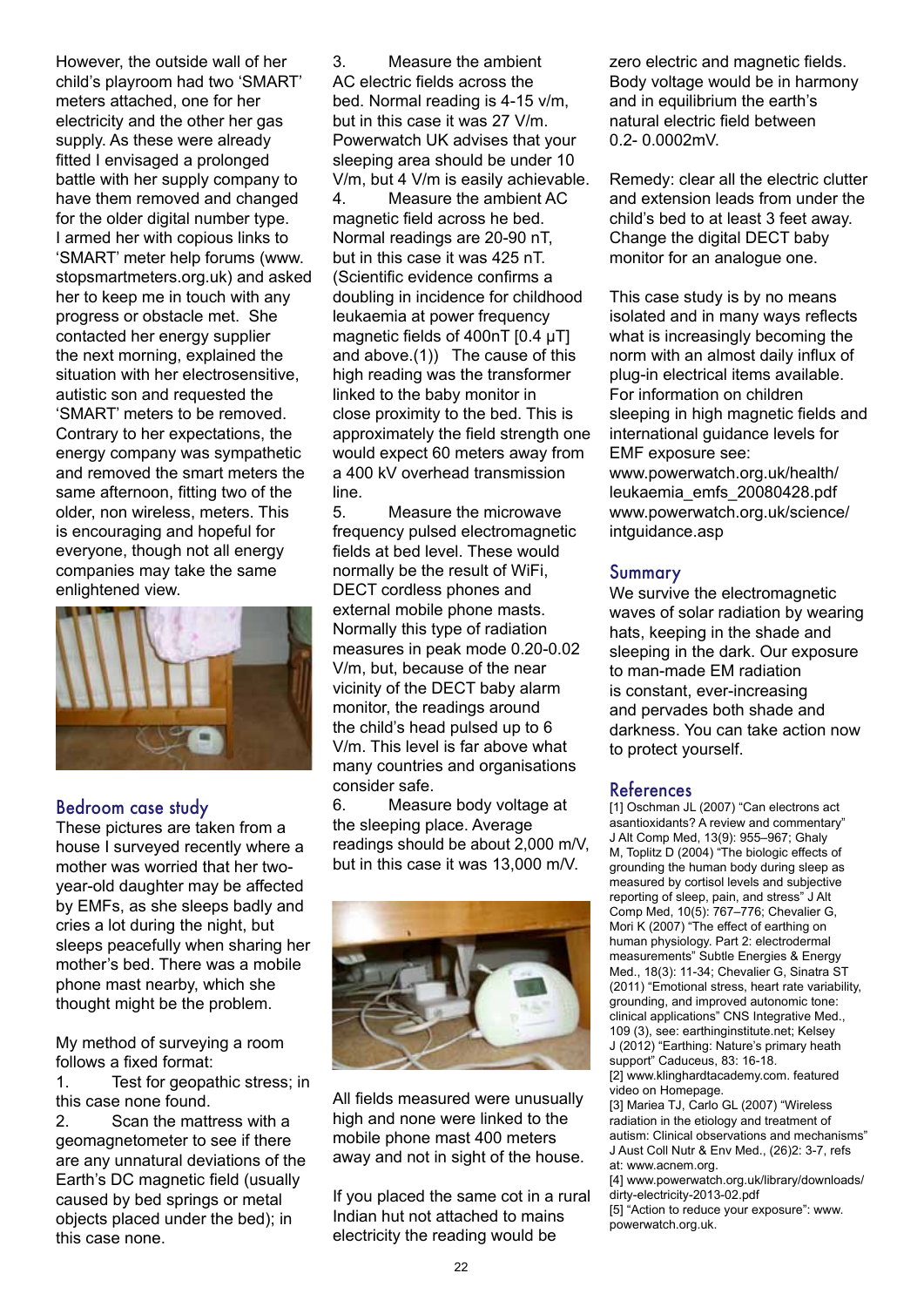#### CRITICISMS OF PHE's AGNIR AND ICNIRP

#### "Voodoo science": a member of PHE's AGNIR criticized yet again: ants have not "watched the TV news"

In the ES-UK September 2013 Newsletter there was a report of the stringent criticisms by Prof. Dariusz Leszczynski of Dr Rubin, a member of Public Health England's Advisory Group on Non-Ionising Radiation, the people responsible for the very high level of radio exposure in the UK according to the Rt Hon Jeremy Hunt MP, the secretary of state for health. Prof. Leszczynski criticized Rubin for using "Voodoo science" and "pseudo science" to claim that ES is purely psychological. This followed Prof. Andrew Marino's criticism, in the International Journal of Neuroscience, of Rubin's refusal to accept the nonlinear implications of the 2011 study by McCarty. Yet another study, this time on how ants react to EM exposure, criticises Rubin's controversial psychological hypothesis: "Finally, one very elegant feature of using ants as experimental animals is – as for other animal species, plants and bacteria - that they do not lend themselves to psychological explanatory models, such as mass media-driven psychoses (Witthoft and Rubin, 2013). If they react to artificial EM fields, it is not because they have listened to radio broadcasts, watched the TV news, or read columns in tabloids. No, then they do react to the actual adverse environmental exposure." (Cammaerts and Johansson, "Ants can be used as bio-indicators to reveal biological effects of EM waves from some wireless apparatus", Electro Biol Med., 2013).

#### PHE/AGNIR against the World Health Organisation

PHE and AGNIR, in supporting Rubin's flawed and controversial psychological hypothesis for ES, appear to repudiate the WHO Environmental Health Criteria no. 238 (2007) on ELF and Health, p.136: "These symptoms are not explained by any known medical, psychiatric or psychological disorder."

#### PHE's AGNIR member wants to halt to ELF research on breast cancer; scientists disagree

Maria Feychting, a member of PHE's AGNIR, which is responsible for high levels of radiation in the UK, and thus for ES, according to the Health Secretary, Jeremy Hunt, wants to stop wasting money on any more epidemiological studies of breast cancer risks from power-frequency EMFs (ELF). In an invited commentary in the American Journal of Epidemiology she wrote: "We can be confident that exposure to ELF magnetic fields does not cause breast cancer." This was prompted by the failure of a study among Chinese textile workers to find an association between breast cancer and ELF EMF. This would challenge the effects of ELF which, like light at night, reduces the anti-oxidant melatonin produced at night by the pineal gland, as first proposed in 1987 by Richard Stevens.

Stevens referred to work by Löscher in Germany, showing from 1993 that ELF EMFs play a role in the formation of breast cancer tumours. But, as Microwave News reported on 1st February 2004, Gary Boorman of the USA's NIEHS, "began a dirty tricks campaign to discredit Lӧscher." In 2004 Lӧscher showed how different strains of rats with different genetic susceptibility gave different results. Löscher's work is important since, if he is correct and EMFs promote breast cancer, "his animal data would support the epidemiological association linking EMFs to cancer and bump up the classification of EMFs from a possible to a probable human carcinogen", from 2B to 2A. In fact international scientists would now classify EMFs as class 1 certain, according to the BioIniative Report 2012. Sobel, who first linked ELF and Alzheimer's in seamstresses in 1994, said: "There's strong evidence that low levels of melatonin are a risk factor for breast cancer and relatively moderate magnetic fields affect circulating melatonin. It is very likely that there is a link between magnetic fields and breast cancer." Sobel noted that Hutchinson's study included the entire history of the women's exposures, but "What happens early in life may not be as important as what happens later in life." Sam Milham, the first to link EMF and leukaemia in 1982, said "Whatever causes male breast cancer causes female breast cancer." Male breast tumours are thus a sentinel cancer for EMF exposure, just as mesothelioma is for asbestos, as evident in a metaanalysis of 18 studies showing an association between EMF and male breast cancer (Sun J-W et al, Asian Pac J Cancer Prev., 2013). Milham believes that exposure assessment should measure high-frequency transients and harmonics; the Hutchinson meter does not pick up signals over 800 Hz.

#### PHE's AGNIR and conflicts of interest

Mona Nilsson, the Swedish journalist who pointed out Anders Ahlbom's incomplete disclosure of potential conflicts of interest (COI) which led to his withdrawal from the IARC panel in 2011, is now asking the editors at the American Journal of Epidemiology whether Maria Feychting, a member of PHE's AGNIR, neglected to disclose her own potential conflicts in her COI statement for her new commentary, according to Microwave News on 26th September. At the end of the paper Feychting wrote: "Conflict of interest: none declared." Nilsson is circulating a COI statement filed by Feychting on 30th March 2012 where she included: co-investigator of "EMF and childhood leukemia survival – a pooled analysis" funded by the Electric Power Research Institute (EPRI). EPRI is the electric utility industry group where where Kheifets used to work full time and is now a consultant. "Over the years, few organizations have done more to derail and obfuscate EMF research than EPRI." (MN) In addition to PHE's AGNIR and ICNIRP, she is also a member of ICL's Airwave steering group, the WHO's core group for a RF risks monograph, co-investigator, with Ahlbom as principal investigator in Sweden, of COSMOS which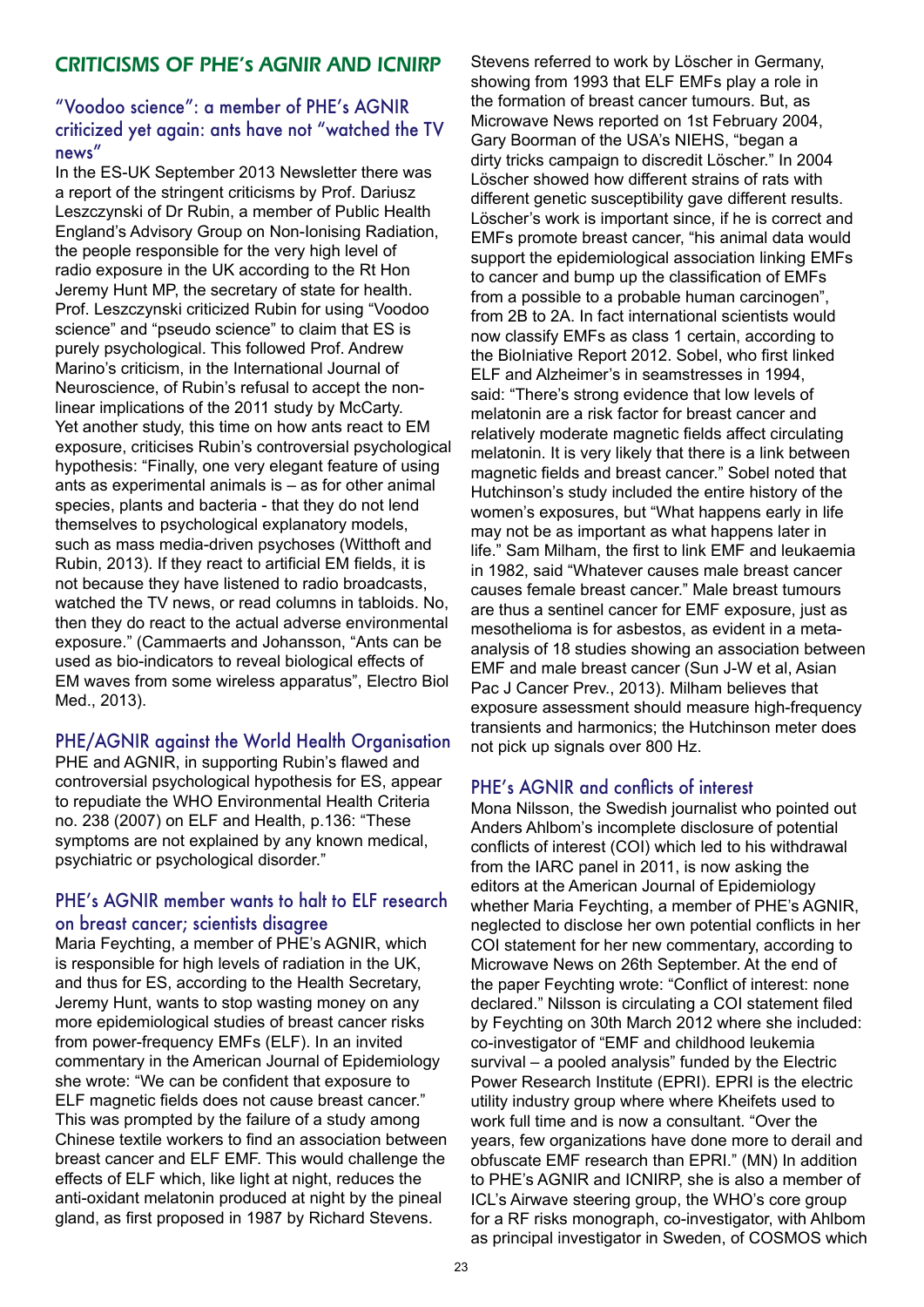is funded in part ultimately by TeliaSonera, Ericsson AB and Telenor. In 2011 Feychting listed funding from also the Mobile Manufacturers Forum, the GSM Association, and the Mobile Telecommunications Health and Research Programme.

#### PHE's AGNIR as part of the pro-industry pressure-group ICNIRP

"Does ICNIRP Speak for Public Health?" is the heading for a report by Microwave News of 6th July 2011, updated 25th September 2013. "The controversy over whether cell phones lead to tumors is not some intellectual exercise like counting angels on the head of a pin. It's about public health, and you can't get more "public" than when you're talking about the health of 4-5 billion users of cell phones." The report then gives "the facts": 3 different types of tumours have been linked to long-term users of mobile phones and 2 independent groups have documented associations with glioma and acoustic neuroma. Microwave News asks whether two members of PHE's AGNIR, Feychting and Swerdlow, along with other ICNIRP epidemiologists, are "really so sure that they are right that they are willing to throw out all the studies including their own [Interphone]?"

#### (PHE) NRPB: "instructed not to admit to any adverse effects"

Dr Mike Clark, a spokesperson for NRPB (now PHE/ HPA), apparently said of the health damage from mobile phones: "We are instructed not to admit to any adverse effects", according to evidence to the House of Commons Science & Technology committee in 1999 (Appendix 6: Powerwatch Memorandum, 3.13: www. publications.parliament.uk/pa/cm199899/cmselect/ cmsctech/489/489a11.htm)

#### "Voodoo Science" from ICNIRP's Croft as well as PHE's AGNIR's Rubin

The psychologist Rodney Croft, from the University of Wollongong's School of Psychology, in 2012 joined the private pro-industry pressure-group ICNIRP (International Commission on Non-Ionising Radiation). He is also director of the Australian Centre for Electromagnetic Bioeffects Research. On 24th August he was quoted by the Illawarra Mercury as making the extraordinary claim about the well known harm from mobile phones, where the radiation was classified by the World Health Organisation's IARC in 2011 as a 2B cancer agent: "There's a pretty strong consensus that there's not a problem in adults." Croft's claim has been called "Voodoo Science comments" by Prof. Dariusz Leszczynski, a member of IARC and a leading expert in this field, who stated on 28th September: "There is absolutely no consensus among the scientists", except perhaps for "a pre-selected private club called ICNIRP". Prof. Leszczynski has also called the failed psychological studies by the psychologist Rubin, a member of the pro-industry group AGNIR run by the UK's PHE, "Voodoo Science" and "pseudo science".

#### The ICNIRP may be wrong: "Stop following what ICNIRP says"

Professor Dariusz Leszczynski commented on the private club ICNIRP, a pressure-group spun out of the nuclear weapons industry with the aim of maximising radiation levels, that "It is clear from their choices that the new members are selected based not only on their scientific merit and stature but also on their opinion on risk. In this way, ICNIRP always consists of scientists with similar opinions. This prevents real scientific debate." He then asked, in his Washington Post comment of 17th October: "What will happen if ICNIRP is wrong? … Who will be responsible for health problems if ICNIRP is wrong?" Prof. Leszczynski argued that the ICNIRP may be wrong, because in 2011 WHO's IARC voted 28 to 2 to classify mobile phone radiation as a possible carcinogen, but ICNIRP stated the opposite, even though many IARC members work or worked for ICNIRP. "The telecom industry should stop blindly following what the ICNIRP says." "The scientific evidence indicates that the safety standards are inadequate to protect adult avid cell phone users." And what about children, pregnant women, old persons or people with disease?

#### Pro-industry ICNIRP against research: instead "wait and see if tumor rates go up"

ICNIRP is a "self-perpetuating group that declines to disclose its finances"; its Standing Committee on Epidemiology "has only welcomed the like-minded", according to Microwave News on 6th July 2011 and 25th September 2013. Its previous chairman, Anders Ahlbom, resigned from IARC after he allegedly failed to declare that he was a director of a company involved with the mobile phone industry. He was the lead author, with PHE's AGNIR's Feychting and Swerdlow, and the other anti-research members, Kheifets and Savitz, of an ICNIRP review of mobile phones and cancer, which claims in the Abstract that "Overall the studies published to date do not demonstrate a raised risk for any tumor of the brain within approximately 10 years since first use; … Also for longer latencies, the available data do not suggest an association between mobile phone use and fast-growing tumors such as glioma."

Microwave News concluded with: "What's the game plan for finding out whether cell phones cause cancer? ICNIRP says that we should simply wait and see if tumor rates go up." The downside: "If we see a measurable uptick in the next decade or two, we'll know that ICNIRP gave us some bad advice."

#### Pro-industry pressure-group ICNIRP against ELF research

Feychting, vice chair of ICNIRP, has now joined pro-industry acitivists who want to end various types of EMF research, according to Microwave News on 25th September. In 2010, Kheifets, from the USA electricity companies' EPRI, and Swanson from the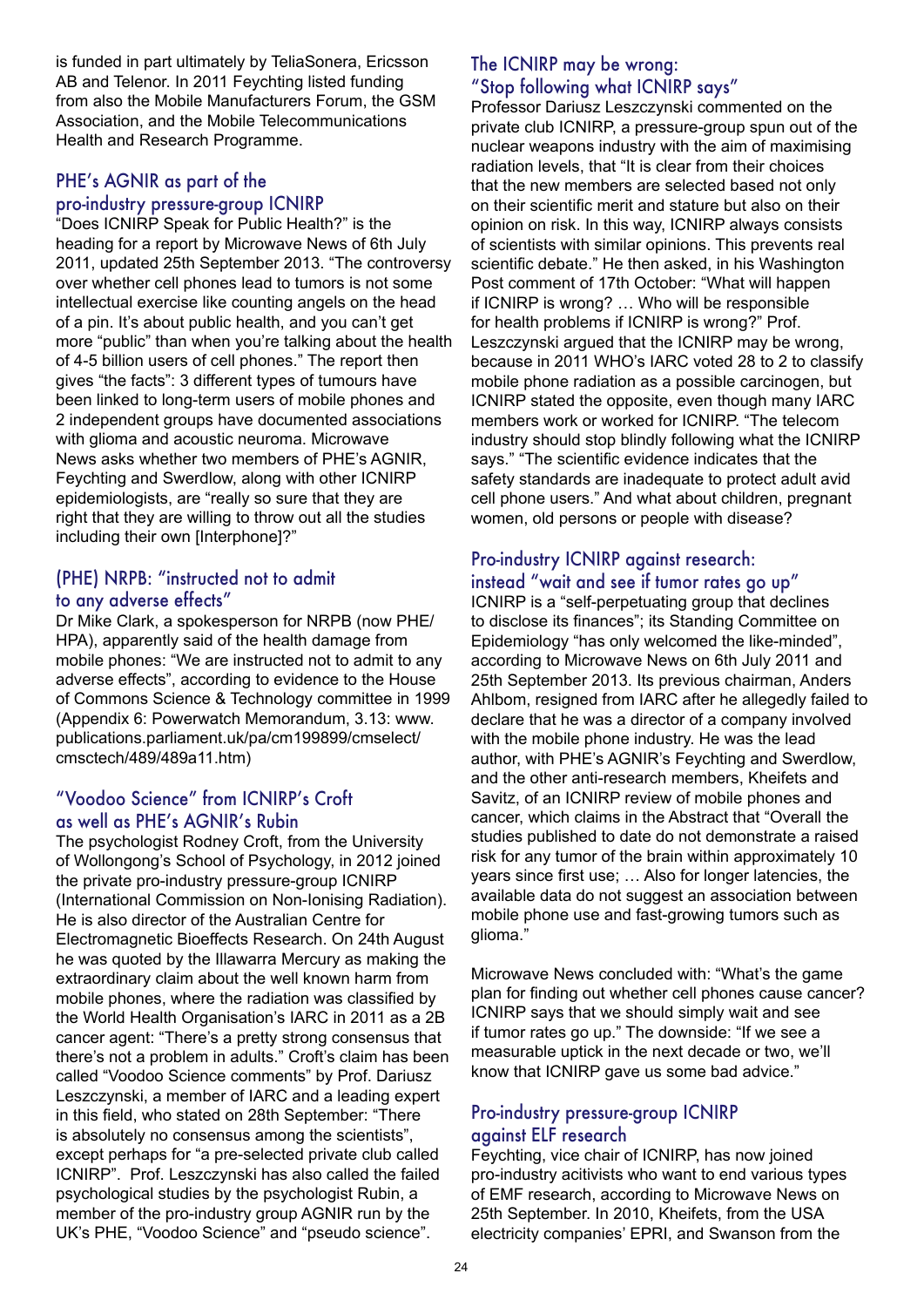UK's National Grid, both scientific advisors to ICNIRP, also called for an end to the study of ELF electric fields. Also in 2010 Schmiedel, of the Danish Cancer Society, infamous for a study which discounted the likely heaviest mobile users, and Blettner, the lone dissenter against IARC's classification of RF as a 2B cancer agent, called for an end to epidemiological studies of EMFs and childhood leukaemia. Ironically, Feychting started her career with a study linking EMFs to childhood leukaemia, as did Savitz, author of another "Enough is Enough" article against ELF research. When the larger group of international scientists behind BioIniative 2012 declare ELF is a class 1 certain cancer agent, observers can see why the pro-industry pressure-group ICNIRP is so worried.

#### ICNIRP and WHO in muddle on non-thermal electro-stimulation and ES

The ICNIRP's attempt in 2010 (Health Physics) to justify its extraordinarily high heating-only limits for ELF (frequencies <100 kHz) curiously accepted electro-stimulation at non-thermal levels, but at the same time rejected the evidence for ES at non-thermal levels. The latter was based on a psychological evaluation by Rubin, whose understanding of the non-linear nature of ES has been shown to be flawed (see under "Voodoo science" in AGNIR criticism), and whose 2005 analysis covered mainly RF psychological tests rather than ELF studies. In fact the WHO Environmental Health Criteria no. 238 on ELF of 2007 claimed that ES "symptoms are not explained by any known medical, psychiatric or psychological disorder," while quoting Rubin's mainly RF hypothesis as evidence, even though Rubin claimed a psychological explanation which the WHO explicitly rejected. The WHO fact sheet 322, also on ELF, simply stated that the evidence for the other adverse health effects caused by ELF is "much weaker" than for childhood leukaemia, an effect discovered in 1979 and now accepted by almost all scientists, but it did not clarify the strength or significance of the evidence. Neither ICNIRP nor the WHO are advised by leading medical doctors involved in diagnosing and treating people with ES, and both are influenced by pressure from the wireless industry and governments, so this chaotic situation is not surprising. People suffering the effects of ES deserve the support of medical experts in this field rather than unproved "Voodoo science" hypotheses from groups like PHE's AGNIR, the ICNIRP and WHO.

#### ICNIRP lacks expertise on ES: ICNIRP member denies evidence on ES

Another extraordinary claim by the Australian psychologist Rodney Croft, reported in News.com on 29th September, was that there was "absolutely no evidence'' of people suffering sensitivity to EM radiation and "The research is well and truly in the court of it not having an effect, but people are still complaining.'' [ES was first described in the scientific literature in 1932. It was classified by the international Nordic Council of Ministers as ICD-10.R68.8 in 2000, and by the Austrian Medical Association as ICD-10.Z58.4 in 2012. It was described as a "disabling condition" with "real" symptoms, and not a "known psychological disorder" by the WHO in 2005-07. It has been recognized in courts and tribunals around the world and has been experienced by many thousands of people, including doctors, scientists and psychologists. It is therefore unclear whether Croft has been accurately reported, or was referring to some other condition, or, as a psychologist, is not as up to date in his knowledge of the science of ES as the medical doctors around the world who diagnose and treat thousands of people with ES. Like PHE's AGNIR, ICNIRP has no medical doctor experienced in diagnosing and treating people with ES. - Ed.]

#### ICNIRP member paid by Australian government to "debunk" critics

A research team led by Prof. Rodney Croft, a psychologist and a member of the pro-industry private pressure-group ICNIRP, is to be paid \$5M over five years by the Australian government partly to "debunk" critics, according to a GSMA press release on 26th September. In addition to a sleep study on children, it will apparently aim to silence independent scientists: "Another research focus will be on debunking criticism by activists and the researchers will also look into the role EM energy plays in people who claim to be sensitive to wireless signals." [In fact the scientific majority has accepted adverse effects from non-thermal EM exposure since 2008, as shown by IARC's classifications in 2001 and 2011. Should governments be using tax-payers' money for psychologists to "debunk" medical evidence criticizing their controversial hypothesis? Should tax revenues and industry profit be put before ordinary people's health? – Ed.]

#### Croft on ES health impairment: "a big problem", "what's actually causing it?"

Croft said about health effects from EM exposure, according to iTnews on 10th September: "We're at a kind of difficult point because a lot of people are suffering. When you look at the distribution across most first world countries, you find it's around about 3-to-8% of people [that] report quite significant health impairment due to this [condition]. It clearly is a big problem that needs to be dealt with, but the issue is what's actually causing it?" He claimed scientists have still not found the cause: "If RF isn't involved, what do we classify ... someone [that] reports symptoms that we can't find a known cause for? And that gets a little bit more tricky." [Scientists identified the cause in 1932; a few psychologists, like Croft, do not appear to be fully briefed on this medical condition. – Ed.]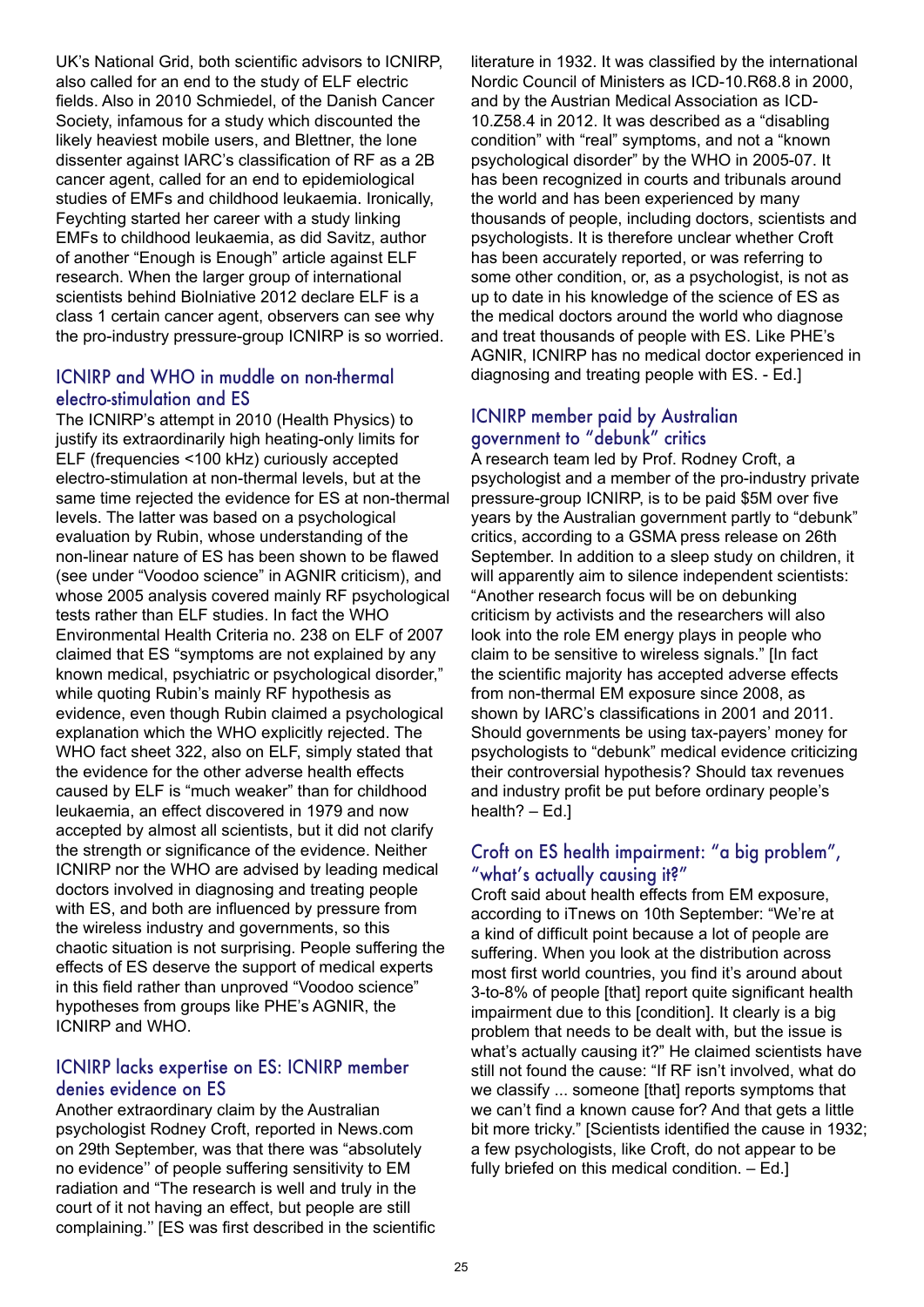# **ES EXPERIENCES**

#### Moving to escape EM exposure: "betrayed by government … democracy is on shaky grounds"

Benita Schluschen, a former Alberta Telecom (Telus) employee, wears RF-shielding in her hat when she goes out. She can feel sharp pains in her head and nausea near a mast and can tell when a store has WiFi, with her meter proving her right each time, according to the Alberni Valley Times on 15th July, Alberni Valley News on 18th July, and Oceanside Star on 24th October. She can tell when someone is carrying a mobile phone since she feels pressure in her head, and can distinguish the different pulses from WiFi. She also gets heart palpitations, tinnitus, has trouble focussing and her legs become rubbery. She suffers from hypoxia, oxygen deprivation caused by a thickening of the blood, although she says we all suffer from it because blood cells become clumped "like money rolls" after just 90 seconds of EM exposure: "It's just a matter of sensitivity and tolerance." The Schluschens moved from Chartwell in 2009 to Port Alberni with lower levels of radiation, where they had to surround the wireless 'smart' meter with a Faraday box; 60,000 other people in British Columbia are also refusing wireless meters but they will have to pay \$35-a-month for manual readings: "We feel betrayed by the government, by the utility, by the medical community for allowing it. Our rights have been usurped … By now it's not a mistake any more; it's an outright lie. They deliberately misrepresent the facts, and that's what I find so distasteful. Democracy is on very shaky grounds."

#### Allergic to radio waves: "a living hell"

Christiane Le Dauphin, 35, a resident of Boistrudan, lives a living hell. She is allergic to mobile phones and WiFi, just as others are allergic to gluten or eggs. On 6th September, according to Bretagne France 3, she

began a hunger strike and demanded the creation of areas without radio waves. She moved to Boistrudan in Ille-et-Vilaine two years ago. Until then she lived in Rennes, but her life was in danger. In Boistrudan she had fewer headaches and slept almost normally, with fewer digestive and memory disorders. She wants to live in a 'white' area free of man-made radiation pollution. She almost never leaves home. She use a protective net on the head and for a sleeping bag.

#### WiFi forces IT consultant with ES to lose job

Guy Hudson, a 58-year-old IT consultant has suffered ES symptoms for the last eight years, according to CRI News on 8th October. It began with headaches but developed into 24/7 debiltating pain, forcing him to give up work. It was when he had WiFi installed that his symptoms noticeably worsened.

#### French ES accounts: "it's isolating"

According to a long article by Audrey Garric in Le Monde on 30th August, called "People sick from electromagnetic waves who 'survive'", EHS people suffer from "headaches, heartburn, insomnia or tachycardia" from mobile phones, WiFi networks or mobile phone masts. They need increased medical consultations, changes to their homes, protective clothes and sometimes escape from 'civilisation'. On 26, 27 and 28th August they met in a secluded valley at Boulc (Drôme) to request the establishment of "urgent" white areas with no radio frequency.

Anne Cautain, 57 and very highly electro-sensitive, lived for three years in a cave. She feels "burned" by any wavelength, whether WiFi, mobile phones, or home appliances, but also by extremely low frequency (50 Hz) current in electric cables. "Since 2009, I am a true camera, I know that in a given place there is an antenna

or a transformer; I feel the power in my nerve endings," she says, with red cheeks, barefoot and connected to a steel post sunk into the ground to "unload". The journey to reach Boulc from the Hautes-Alpes, where she lives in the former stables of a forest house with candlelight and a heated stove, was exhausting. She has spent time wrapped in blankets in a converted truck Faraday cage (an enclosure sealed against EMFs), led by her daughter, on whom she totally depends. Finally, she will be very little on the site, where some waves reach her, despite the isolation.

Anne Cautain has not always been intolerant to RF. Her symptoms occurred six months after the installation of WiFi terminals at the City University of Nice, where she worked as a housekeeper. "I started to feel intense neurological pain, dizziness, memory loss and my sleep was interrupted. Then I no longer kept my apartment, located near antennas. She left overnight. After a year of wandering to escape the waves, she moved between a yurt at the bottom of a valley, a cellar restaurant, an armoured car in a car park, and a caravan. "My suffering was only a long slump. I did not know where to hide myself. I wanted to go underground," she said with sadness in her voice.

That's when she heard about a cave in Saint-Julien-en-Beauchene (Hautes-Alpes), in which she lived for three years with two other women, also "electro". The inhabitants of the hamlet gave support, others brought baskets of fruit and vegetables and water, and a neighbour lends them a shower. Nevertheless, life is tough: the temperature rarely exceeds 10°C, the light is low, and Anne Cautain lost 14 pounds. The three women eventually left their refuge during the installation of 3G in the village, which they say they "felt" before being informed about it. "I know I'm going crazy," she said lucidly. "But, even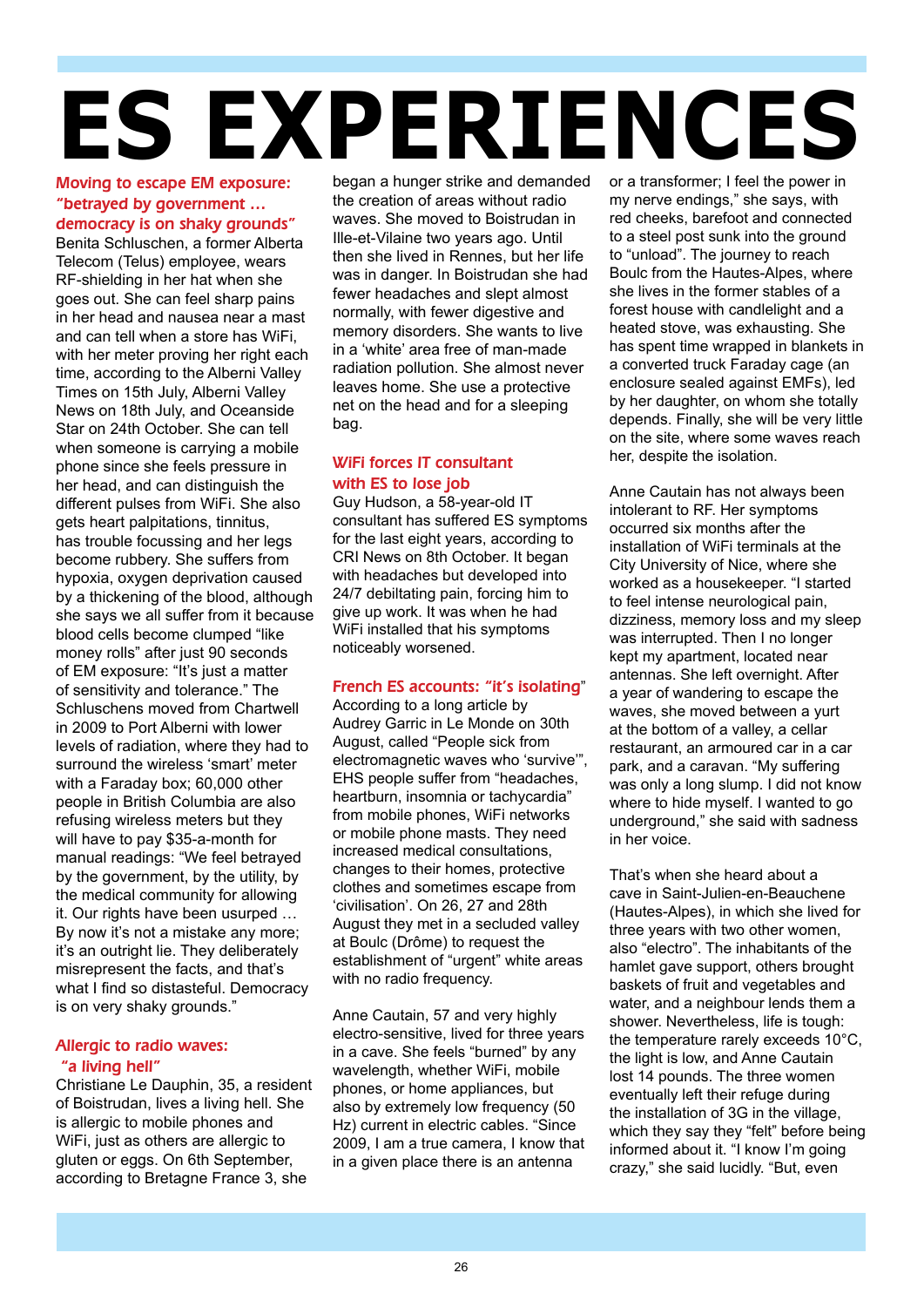if it is extremely hard to live, I have no choice. I do not look at the past, or what I lost in life. I survive." She receives a disability pension from social security and said: "I hope to one day find a cure and independent almost normal life, in a white zone."

Oscar, 47, a former trader, continues to live and work in Paris for banks. He is the opposite of the caricature of the electro-marginal and disturbed person. Oscar, a former sales trader (trader-dealer) in major international banks, has been intolerant of WiFi since 2010, and has been sensitive to EMFs for years, but continues to live and work in Paris as a teacher in schools and a freelance trainer for banking institutions, places where radio waves abound: "The days wear me down between burns inside the body, tingling and headaches. And I find it hard to recover overnight," he reflected. Sometimes it must slow down: "I had to go to New York in July to give some highly paid training. But I was out. I had to cancel at the last moment," he laments, pointing to a "very detrimental disease in professional life. Before, I worked in New York, Chicago and London. Today, it is no longer possible. I spend a third of my time trying to treat myself and get better. It changed my life."

Since the onset of his symptoms, Oscar has moved three times, finally settling near the Bois de Vincennes this summer. For him there is no WiFi (he also asked his neighbours to turn off theirs), but a wired telephone, battery alarm clock and a curtain shield. He has appointments with doctors and frequently escapes to the woods. "In the end, I have no life as a couple, no children, and a very disturbed social life. Electrosensitivity, it's isolating."

Isabelle, 52, is forced to sleep in her basement and wears a hat wrapped in a mesh woven with copper and silver. "This alleviates headaches; I feel ants in one half of my brain and language disorders," she says. In 2008, Isabelle, a

podiatrist, who prefers to remain anonymous, was taken in as an emergency by a neurologist for these symptoms. After a battery of tests the doctor concluded that she is in perfect health. "Then I realized that my troubles were caused by the antennas installed on top of a water tower 130 metres from home," she says. "Whenever I left my home, I felt better, and when I came back, it got worse again." Isabelle cannot move. Her husband refuses to leave the Isère family home. Although they had a canopy bed functioning as a Faraday cage, she moved into the cellar. And when she can, she flees her home, as between 2011 and 2013, where she took refuge in the Dordogne. "My life was left upset," said Isabella, now retired. "When I am not too exposed, I feel better."

Philippe Tribaudeau, president of the association "A land for EHS", left his job, his home and his wife. It was in 2007 that everything changed for him. As a teacher of technology he works almost all the time behind a screen in the presence of 24 other computers in the room. The room of his apartment is also 15 metres from the transformer in a secondary school, near Dijon. "In three months, I could no longer cope with the waves. I felt burns on the skin, tingling all over and a huge fatique." he says. "I managed to finish the year but I could not make the next school year." The former teacher then took a year off work and three years off without pay. "I lived a year in a camper in the woods, sometimes surrounded by a metre of snow. My wife, who has supported me for four years, ferried supplies to me every six weeks." He was illegally occupying the forest Saoû in the Drôme between June and October 2010, before being expelled by the authorities. "We need a blank area for refuge. Electrosensitivity is a life of wandering, isolation, insecurity," he says. "We should try to live the best we can, but away from home on the road with nowhere to go is a strong psychological pressure." He said he has experienced this "leap into

the void." "I was well prepared for a solitary life: I am athletic and I love mountains. Isolation does not weigh me down." His face is weathered by the months of outdoor life: "I rebuilt a new life."

Philippe Tribaudeau, who now has been granted a disability retirement pension, made this new departure to the isolated valley Boulc in a semiunderground farm he discovered a year ago. The association, "A land for EHS", is installed there and it regularly hosts electro rallies. "I use my computer from time to time, four hours maximum, working 3m from the screen, using very long cables." He also became multi-chemically sensitive, intolerant to odours. laundry perfume or pollution. He concluded: "I live in a jar."

Maïlys, a master's student in toxicology, has been EHS since aged 14: "When I was 14, I had an anxiety attack while watching a movie, then dizziness and fatigue. This went on for months," said Maïlys, a pretty blonde who wears a blue fleece. Her mother, a therapist and herself EHS, associated these symptoms with the installation of a mobile phone tower in their neighborhood. "We reviewed the electrical system of the house, moved the bed away from the wall, removed everything that emits frequencies in the room and I protect myself with fabrics, caps and radiation-resistant scarves," says the girl. "I still have a cell phone, but I use it very little." Maïlys, now 21 years old, managed to reduce some of her pain by using a relaxation therapist. She was able to pursue environmental health studies and will enter into master 2 toxicology at Paris. "I want to live my life with my people of my age. I'll even find a roommate. But I am a little fearful of going to a big city," she admits. Although her family agreed to remove WiFi in her presence, many remain sceptical about the source of her pain. "For many of my family, including my uncles and aunts, it is a taboo subject. They think it's in my head. I scare them."